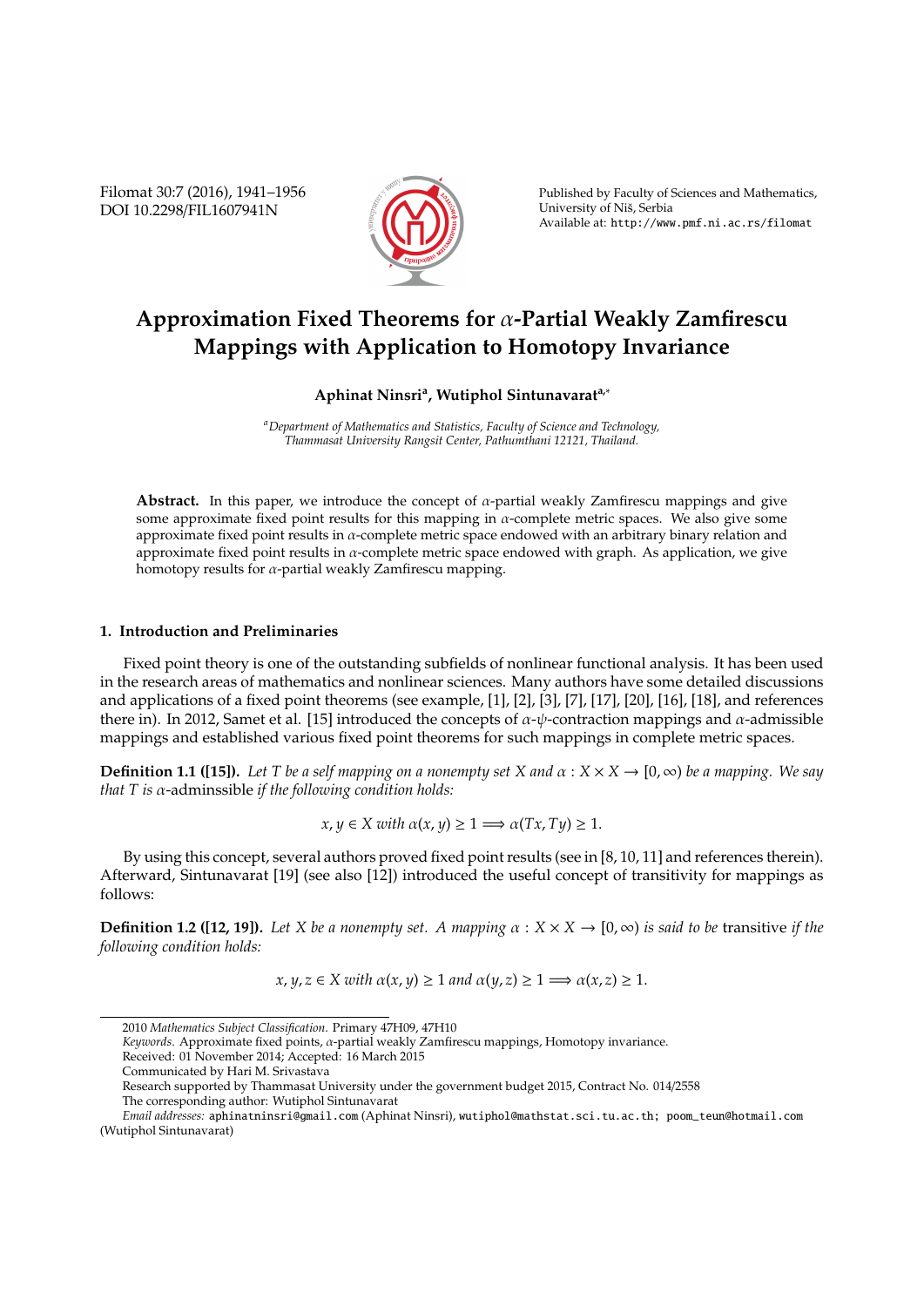They also proved fixed point results for new generalized contraction mapping by using this concept and established generalized Ulam-Hyers stability, well-posedness, and limit shadowing of fixed point problems for such mapping in metric spaces. In 2014, Hussain et al. [8] introduced concepts of  $\alpha$ -η-complete metric space and  $\alpha$ -η-continuous mapping and establish fixed point results for modified  $\alpha$ -η-ψ-rational contraction mappings in  $\alpha$ -η-complete metric spaces. By using these idea, we give the following concepts:

**Definition 1.3 ([8]).** *Let*  $(X, d)$  *be a metric space and*  $\alpha : X \times X \rightarrow [0, \infty)$  *be a mapping. The metric space* X *is said to be*  $\alpha$ -complete *if and only if every Cauchy sequence*  $\{x_n\}$  *in*  $X$  *with*  $\alpha(x_n, x_{n+1}) \geq 1$  *for all*  $n \in \mathbb{N}$ *, converges in*  $X$ *.* 

**Remark 1.4.** *If X is complete metric space, then X is also* α*-complete metric space. But the converse is not true in general case.*

Now we introduce the concept of  $\alpha$ -continuous for (self and non-self) mapping.

**Definition 1.5.** Let  $(X, d)$  be a metric space,  $\alpha : X \times X \to [0, \infty)$  be a mapping and A be a subset of X. We say that  $T : A \rightarrow X$  *is an*  $\alpha$ -continuous mapping *on* A *if for each sequence* { $x_n$ } *in* A, the following condition holds:

 $x_n \to x$  *as*  $n \to \infty$  *for some*  $x \in \overline{A}$  *and*  $\alpha(x_n, x_{n+1}) \ge 1$  *for all*  $n \in \mathbb{N} \implies Tx_n \to Tx$  *as*  $n \to \infty$ *.* 

*If A* = *X, then T is called* α*-continuous mapping on X (due to Hussain et al. [8]).*

**Remark 1.6.** *If* T is a continuous mapping, then T is an  $\alpha$ -continuous mapping, where  $\alpha : X \times X \to [0, \infty)$  *is an arbitrary mappings.*

**Example 1.7.** *Let*  $X = (0, \infty)$  *and*  $d : X \times X \rightarrow \mathbb{R}$  *defined by*  $d(x, y) = |x - y|$  *for all*  $x, y \in X$ *. Define mappings*  $\alpha: X \times X \rightarrow [0, \infty)$  and  $T: X \rightarrow X$  by

$$
\alpha(x, y) = \begin{cases} 1, & x, y \in [1, 6], \\ 0, & otherwise \end{cases}
$$

*and*

$$
Tx = \begin{cases} \frac{x}{2}, & x \in [1,6], \\ x^2 + 3x + 5, & x \in (0,1) \cup (6,\infty). \end{cases}
$$

*It is easy to see that T is not continuous at x* = 6*. So, T is not continuous on X, but T is* α*-continuous on X. Indeed,* let  $\{x_n\}$  be a sequence  $\{x_n\}$  in X with  $\alpha(x_n, x_{n+1}) \ge 1$  for all  $n \in \mathbb{N}$ . For  $n \in \mathbb{N}$ , we have  $x_n \in [1, 6]$  and then  $Tx_n = \frac{x_n}{2}$ *for all*  $n \in \mathbb{N}$ . If  $x_n \to x$  as  $n \to \infty$  for some  $x \in X$ , we have  $Tx_n = \frac{x_n}{2} \to \frac{x}{2} = Tx$  as  $n \to \infty$ . Therefore, T is α*-continuous on X.*

Next, we give some detail of approximate fixed point property and some useful lemma.

**Definition 1.8.** *Let*  $(X, d)$  *be a metric space. For a give*  $\epsilon > 0$ , a point  $x \in X$  *is said to be an*  $\epsilon$ -fixed points of  $T: X \to X$  *if d*(*x*, *Tx*) <  $\epsilon$ *. The set of all*  $\epsilon$ -fixed points of *T* is denoted by  $F_{\epsilon}(T)$ , that is,

$$
F_{\epsilon}(T) := \{x \in X : d(x, Tx) < \epsilon\}.
$$

**Definition 1.9.** *Let*  $(X, d)$  *be a metric space and*  $T : X \rightarrow X$  *be a mapping. We say that*  $T$  *has the* approximate fixed point property *if for all* ε > 0*, there exists an* ε*-fixed point of T, that is,*

$$
\forall \varepsilon > 0, \qquad F_{\varepsilon}(T) \neq \emptyset
$$

*or, equivalently,*

$$
\inf_{x\in X}d(x,Tx)=0.
$$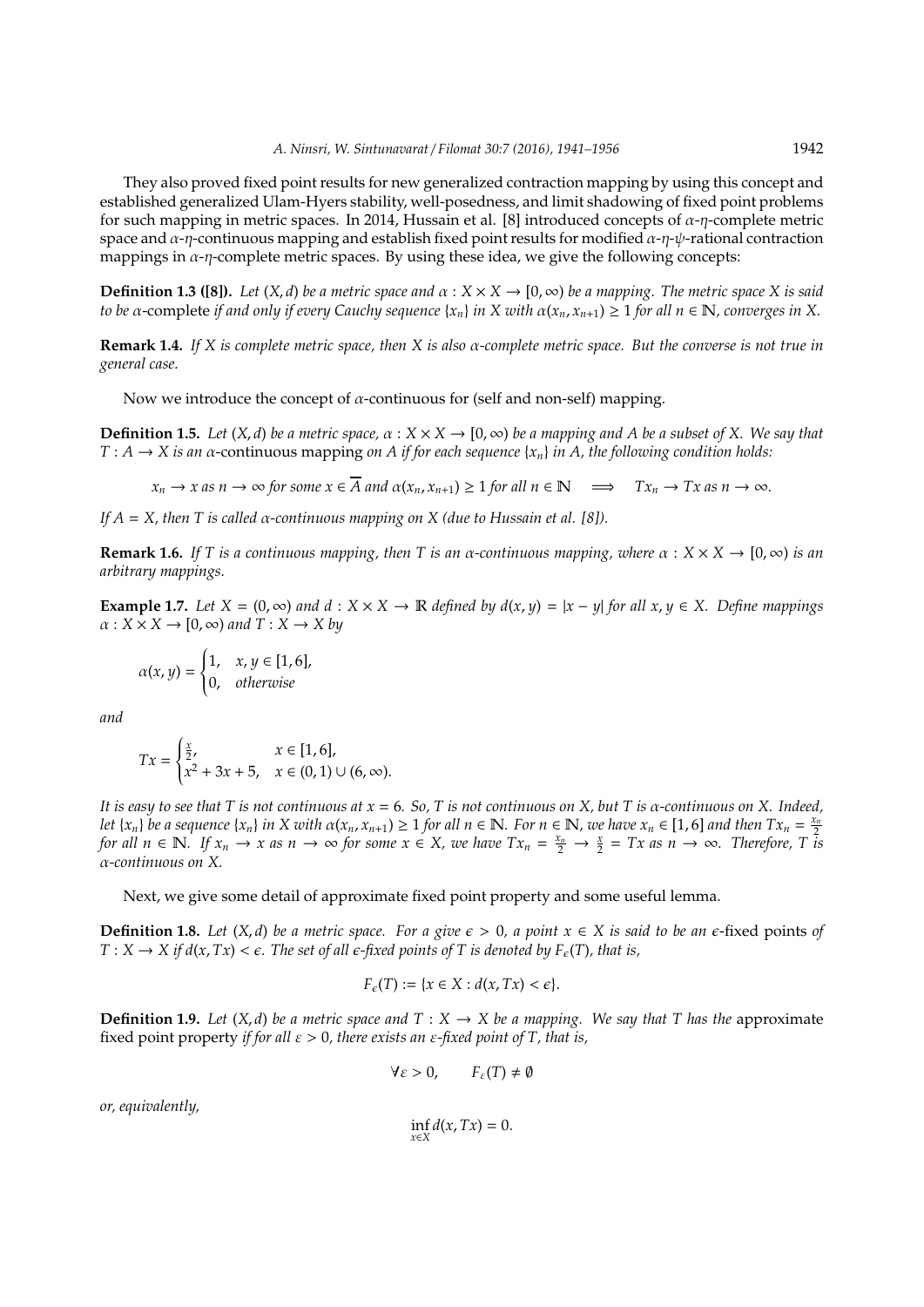**Definition 1.10 ([6]).** Let  $(X, d)$  be a metric space and  $T : X \to X$  be a mapping. A self mapping T on a metric space  $(X, d)$  *is said to be* asymptotically regular *at a point*  $x \in X$ *, if* 

$$
d(T^n x, T^{n+1} x) \to 0 \text{ as } n \to \infty,
$$

*where*  $T^n$ *x* denotes the  $n - th$  iterate of T at x.

**Lemma 1.11.** *Let*  $(X, d)$  *be a metric space and*  $T : X \to X$  *be an asymptotically regular at a point*  $z \in X$ *, then*  $T$  *has the approximate fixed point property.*

On the other hand, Zamfirescu [21] introduced some generalized contraction mapping in 1972 as follows:

**Definition 1.12 ([21]).** *Let* (*X*, *d*) *be a metric space and T be a selfmap on X. Then T is called* Zamfirescu *whenever there exists*  $\xi \in [0, 1)$  *with* 

$$
d(Tx, Ty) \le \xi \max \left\{ d(x, y), \frac{1}{2} [d(x, Tx) + d(y, Ty)], \frac{1}{2} [d(x, Ty) + d(y, Tx)] \right\}
$$

*for all*  $x, y \in X$ .

Afterward, Ariza-Ruiza et al. [4] introduced the notion of weakly Zamfirescu mappings as follows:

**Definition 1.13 ([21]).** *Let* (*X*, *d*) *be a metric space and T be a selfmap on X. Then T is called* weakly Zamfirescu *whenever there exists*  $\gamma$  :  $X \times X \rightarrow [0, 1]$  *with* 

$$
\theta(a, b) := \sup \{ \gamma(x, y) : a \le d(x, y) \le b \} < 1
$$

*for all*  $0 < a \leq b$ *, such that*,

$$
d(Tx,Ty) \leq \gamma(x,y)M_T(x,y)
$$

*for all*  $x, y \in X$ *, where* 

$$
M_T(x, y) = \max \Big\{ d(x, y), \frac{1}{2} [d(x, Tx) + d(y, Ty)], \frac{1}{2} [d(x, Ty) + d(y, Tx)] \Big\}.
$$

Recently, Miandaragh et. al. [13] introduced the concept of  $\alpha$ -weakly Zamfirescu mappings as follows:

**Definition 1.14 ([13]).** Let  $(X, d)$  be a metric space,  $\alpha : X \times X \to [0, \infty)$  be a mapping and T be a selfmap on X. *Then T is called α-weakly Zamfirescu whenever there exists*  $\gamma$  :  $X \times X \rightarrow [0, 1]$  *with* 

$$
\theta(a,b) := \sup\{\gamma(x,y) : a \le d(x,y) \le b\} < 1
$$

*for all*  $0 < a \leq b$ *, such that*,

$$
\alpha(x, y)d(Tx, Ty) \leq \gamma(x, y)M_T(x, y)
$$

*for all*  $x, y \in X$ *, where* 

$$
M_T(x, y) = \max\Big\{d(x, y), \frac{1}{2}[d(x, Tx) + d(y, Ty)], \frac{1}{2}[d(x, Ty) + d(y, Tx)]\Big\}.
$$

They also give an approximate fixed point theorems for  $\alpha$ -weakly Zamfirescu mappings in metric spaces. In this paper, we introduce the concept of  $\alpha$ -partial weakly Zamfirescu mappings and prove approximate fixed point results for such mappings in metric spaces. We also establish the approximate fixed point results in metric space endowed with an arbitrary binary relation and approximate fixed point results in metric space endowed with graph by using our main results. As application, we study the homotopy results for α-partial weakly Zamfirescu mapping.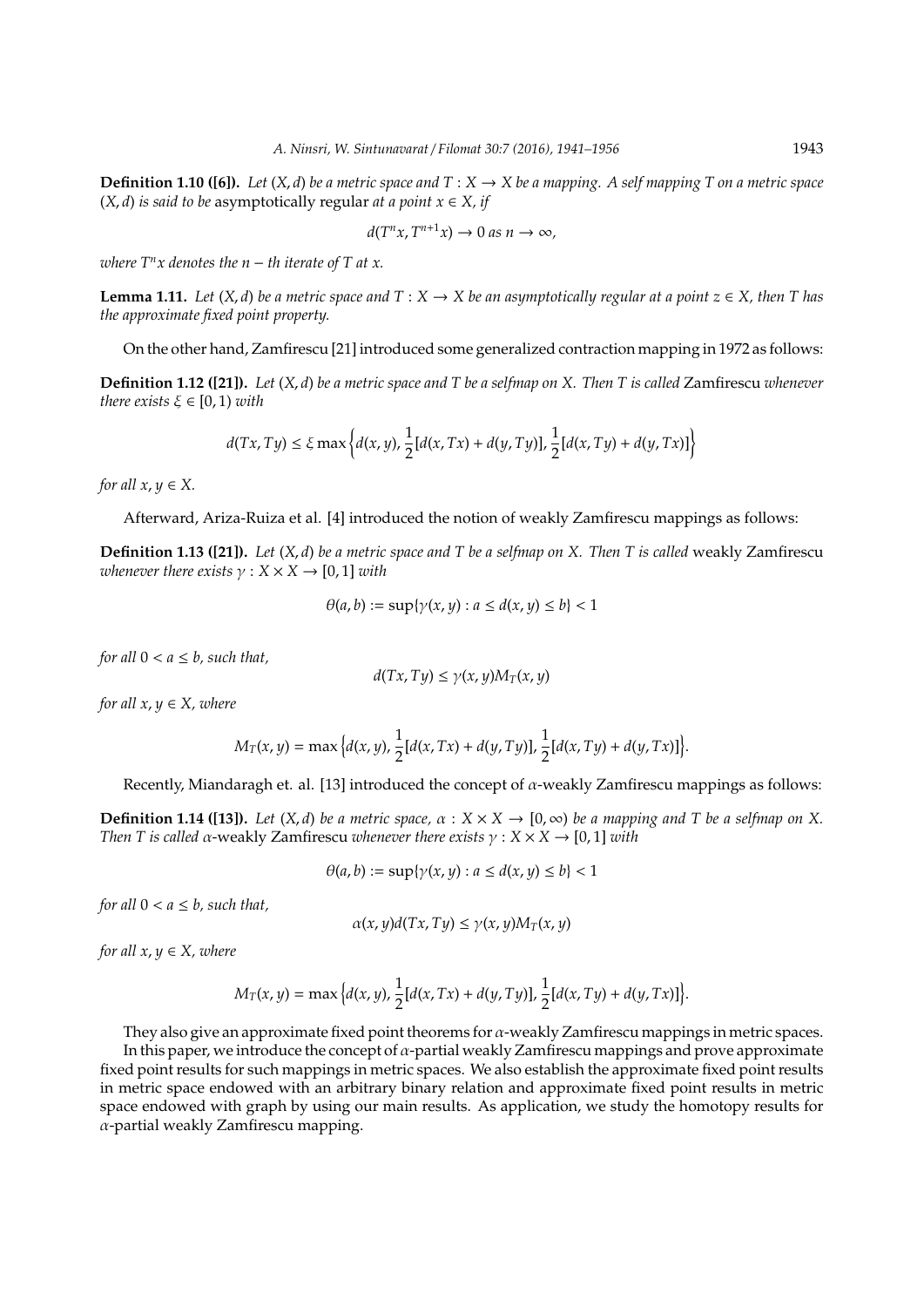## **2. Main Results**

In this section, we introduce the concept of α-partial weakly Zamfirescu mappings and prove approximate fixed point results for such mappings in metric spaces. We also give the consequently of our results to another approximate fixed point results.

# *2.1. Approximate fixed point for* α*-partial weakly Zamfirescu mappings*

In this subsection, we give the concept of new nonlinear mapping so called  $\alpha$ -partial weakly Zamfirescu mapping which is a generalization of  $\alpha$ -weakly Zamfirescu mapping and weakly Zamfirescu mapping. We also establish the approximate fixed point results for such mappings.

**Definition 2.1.** *Let*  $(X, d)$  *be a metric space,*  $\alpha : X \times X \to [0, \infty)$  *be a mapping and* T *be a selfmap on* X. Then T is *called*  $\alpha$ -partial weakly Zamfirescu mapping *whenever there exists a mapping*  $\gamma$  :  $X \times X \rightarrow [0, 1]$  *with* 

$$
\theta(a,b) := \sup\{\gamma(x,y) : a \le d(x,y) \le b\} < 1 \quad \text{for all } 0 < a \le b,\tag{1}
$$

*and it satisfies the following condition:*

for all 
$$
x, y \in X
$$
 with  $\alpha(x, y) \ge 1 \implies d(Tx, Ty) \le \gamma(x, y)M_T(x, y),$  (2)

 $where M_T(x, y) = \max \Big\{ d(x, y), \frac{1}{2}[d(x, Ty) + d(y, Tx)], \frac{1}{2}[d(x, Tx) + d(y, Ty)] \Big\}.$ 

Now, we establish new approximate fixed point theorem for  $\alpha$ -partial weakly Zamfirescu mappings in metric spaces.

**Theorem 2.2.** *Let*  $(X, d)$  *be a metric space*,  $\alpha : X \times X \to [0, \infty)$  *be a mapping and T be an*  $\alpha$ *-partial weakly Zamfirescu selfmap on X. If T is*  $\alpha$ *-admissible and there exists*  $x_0 \in X$  such that  $\alpha(x_0, Tx_0) \geq 1$ , then T has the approximate fixed *point property.*

*Moreover, T has a fixed point provides that the following conditions hold:*

- (i) *T is* α*-continuous on X,*
- (ii) (*X*, *d*) *is* α*-complete metric space,*
- (iii) α *is transitive.*

*Proof.* Let  $x_0 \in X$  be such that  $\alpha(x_0, Tx_0) \ge 1$ . Define the sequence  $\{x_n\}$  in  $X$  by  $x_n = T^n x_0$  for all  $n \in \mathbb{N}$ . Now, we show that  $d(x_n, x_{n+1}) \leq \gamma(x_{n-1}, x_n) d(x_{n-1}, x_n)$  for all  $n \in \mathbb{N}$ . Since T is  $\alpha$ -admissible, it is easy to check that  $\alpha(x_n, x_{n+1}) \ge 1$  for all  $n \in \mathbb{N}$ . From (2), for  $n \in \mathbb{N}$ , we get

$$
d(x_n, x_{n+1}) \leq \gamma(x_{n-1}, x_n) M_T(x_{n-1}, x_n),
$$

where

$$
M_T(x_{n-1}, x_n) = \max \{ d(x_{n-1}, x_n), \frac{1}{2} [d(x_{n-1}, Tx_{n-1}) + d(x_n, Tx_n)] \} , \frac{1}{2} [d(x_{n-1}, Tx_n) + d(x_n, Tx_{n-1})] \}
$$
  
\n
$$
= \max \{ d(x_{n-1}, x_n), \frac{1}{2} [d(x_{n-1}, x_n) + d(x_n, x_{n+1})] \} , \frac{1}{2} [d(x_{n-1}, x_{n+1}) + d(x_n, x_n)] \}
$$
  
\n
$$
= \max \{ d(x_{n-1}, x_n), \frac{1}{2} [d(x_{n-1}, x_n) + d(x_n, x_{n+1})] \} , \frac{1}{2} d(x_{n-1}, x_{n+1}) \}
$$
  
\n
$$
= \max \{ d(x_{n-1}, x_n), \frac{1}{2} [d(x_{n-1}, x_n) + d(x_n, x_{n+1})] \} .
$$

If  $M_T(x_{n-1}, x_n) = d(x_{n-1}, x_n)$ , we get

$$
d(x_n, x_{n+1}) \leq \gamma(x_{n-1}, x_n) d(x_{n-1}, x_n).
$$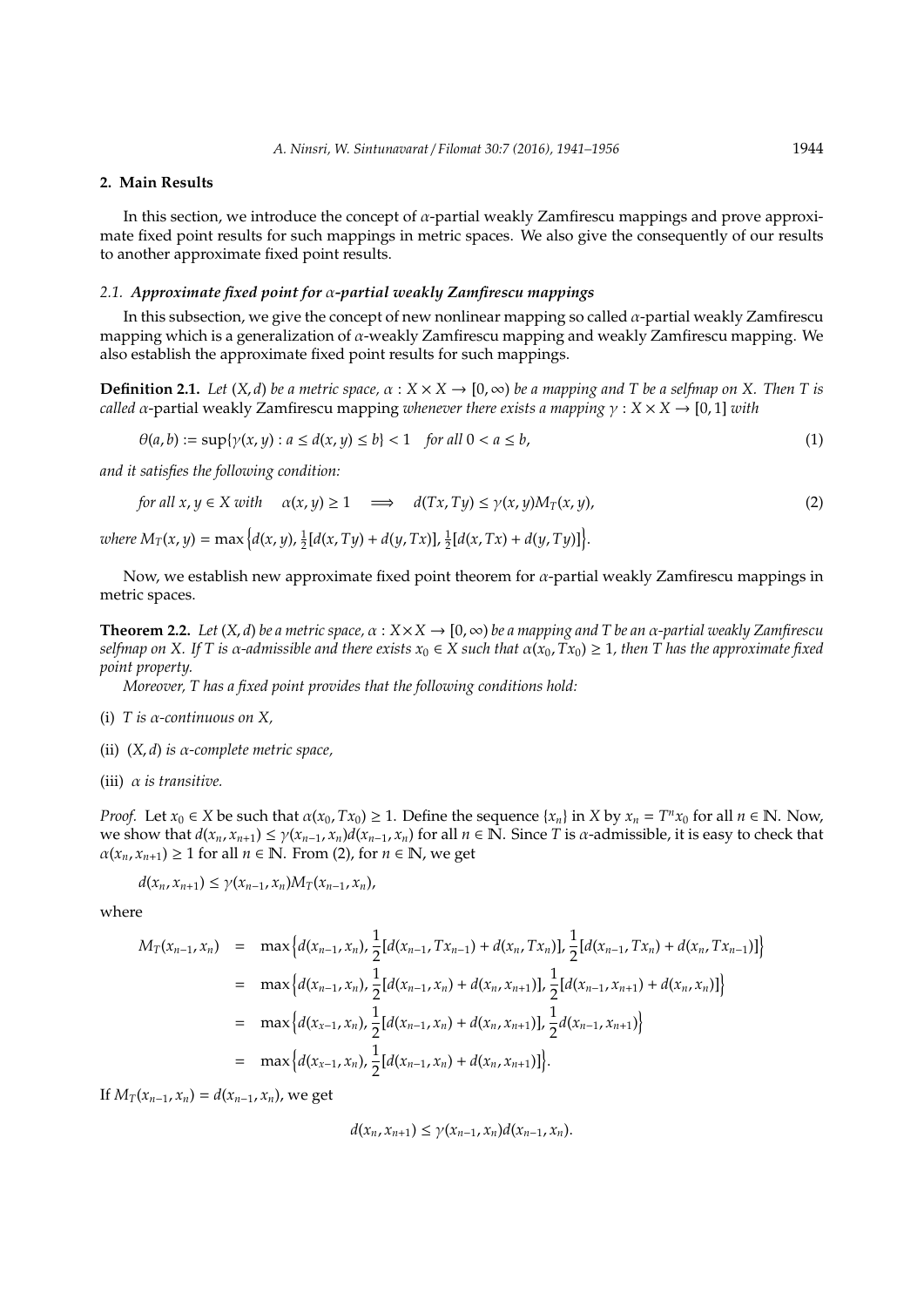If  $M_T(x_{n-1}, x_n) = \frac{1}{2} [d(x_{n-1}, x_n) + d(x_n, x_{n+1})]$ , we get

$$
d(x_n,x_{n+1}) \leq \gamma(x_{n-1},x_n) \frac{[d(x_{n-1},x_n) + d(x_n,x_{n+1})]}{2},
$$

that is,

$$
d(x_n, x_{n+1}) \leq \frac{\gamma(x_{n-1}, x_n)}{2 - \gamma(x_{n-1}, x_n)} d(x_{n-1}, x_n) \leq \gamma(x_{n-1}, x_n) d(x_{n-1}, x_n).
$$
\n(3)

Therefore  $d(x_n, x_{n+1}) \leq \gamma(x_{n-1}, x_n) d(x_{n-1}, x_n) \leq d(x_{n-1}, x_n)$  for all  $n \in \mathbb{N}$ . This implies that the sequence *{* $d(x_n, x_{n+1})$ } is non-increasing and so it converges to the real number *d* := inf<sub>*n*∈N</sub> *d*( $x_{n-1}$ ,  $x_n$ ).

Next, we show that  $d = 0$ . On the contrary, we get  $d > 0$ . Since  $0 < d \le d(x_n, x_{n+1}) \le d(x_0, x_1)$  for all  $n \in \mathbb{N}$ , we have  $\gamma(x_{n-1}, x_n) \leq \theta$  for all  $n \in \mathbb{N}$ , where  $\theta := \theta(d, d(x_0, x_1))$ . Hence, for all  $n \in \mathbb{N}$ , we obtain that

$$
d \leq d(x_n, x_{n+1})
$$
  
\n
$$
\leq \gamma(x_{n-1}, x_n) d(x_{n-1}, x_n)
$$
  
\n
$$
\leq \theta d(x_{n-1}, x_n)
$$
  
\n
$$
\leq \theta^2 d(x_{n-2}, x_{n-1})
$$
  
\n:  
\n
$$
\leq \theta^n d(x_0, x_1).
$$

But this is impossible because  $d > 0$  and  $0 \le \theta < 1$ . Therefore, we get

$$
\lim_{n \to \infty} d(x_n, x_{n+1}) = 0. \tag{4}
$$

This implies that *T* is asymptotically regular at  $x_0 \in X$ . By Lemma 1.11, we can conclude that *T* has the approximate fixed point property.

Now, suppose that  $(X, d)$  is an  $\alpha$ -complete metric space and *T* is  $\alpha$ -continuous on *X*. We will prove that {*xn*} is a Cauchy sequence and that its limit is a fixed point for *T*. To do this, let us prove that

$$
d(x_{n+1}, x_{n+k+1}) \le \gamma(x_n, x_{n+k})d(x_n, x_{n+k}) + 2d(x_n, x_{n+1}), \quad \text{for all } n, k \in \mathbb{N}.
$$
 (5)

By transitivity of  $\alpha$ , we get

 $\alpha(x_n, x_{n+k}) \geq 1$ , for all  $n, k \in \mathbb{N}$ .

Since  $\alpha(x_n, x_{n+k}) \geq 1$  for all  $n, k \in \mathbb{N}$ , we get

$$
d(x_{n+1}, x_{n+k+1}) = d(Tx_n, Tx_{n+k})
$$
  

$$
\leq \gamma(x_n, x_{n+k}) M_T(x_n, x_{n+k}),
$$

where

$$
M_T(x_n, x_{n+k}) = \max \Big\{ d(x_n, x_{n+k}), \frac{1}{2} [d(x_n, Tx_n) + d(x_{n+k}, Tx_{n+k})], \frac{1}{2} [d(x_n, Tx_{n+k}) + d(x_{n+k}, Tx_n)] \Big\}
$$
  
= 
$$
\max \Big\{ d(x_n, x_{n+k}), \frac{1}{2} [d(x_n, x_{n+1}) + d(x_{n+k}, x_{n+k+1})], \frac{1}{2} [d(x_n, x_{n+k+1}) + d(x_{n+k}, x_{n+1})] \Big\}.
$$

We consider the following three cases.

**Case 1:** If  $M_T(x_n, x_{n+k}) = d(x_n, x_{n+k})$ , then (5) is obvious.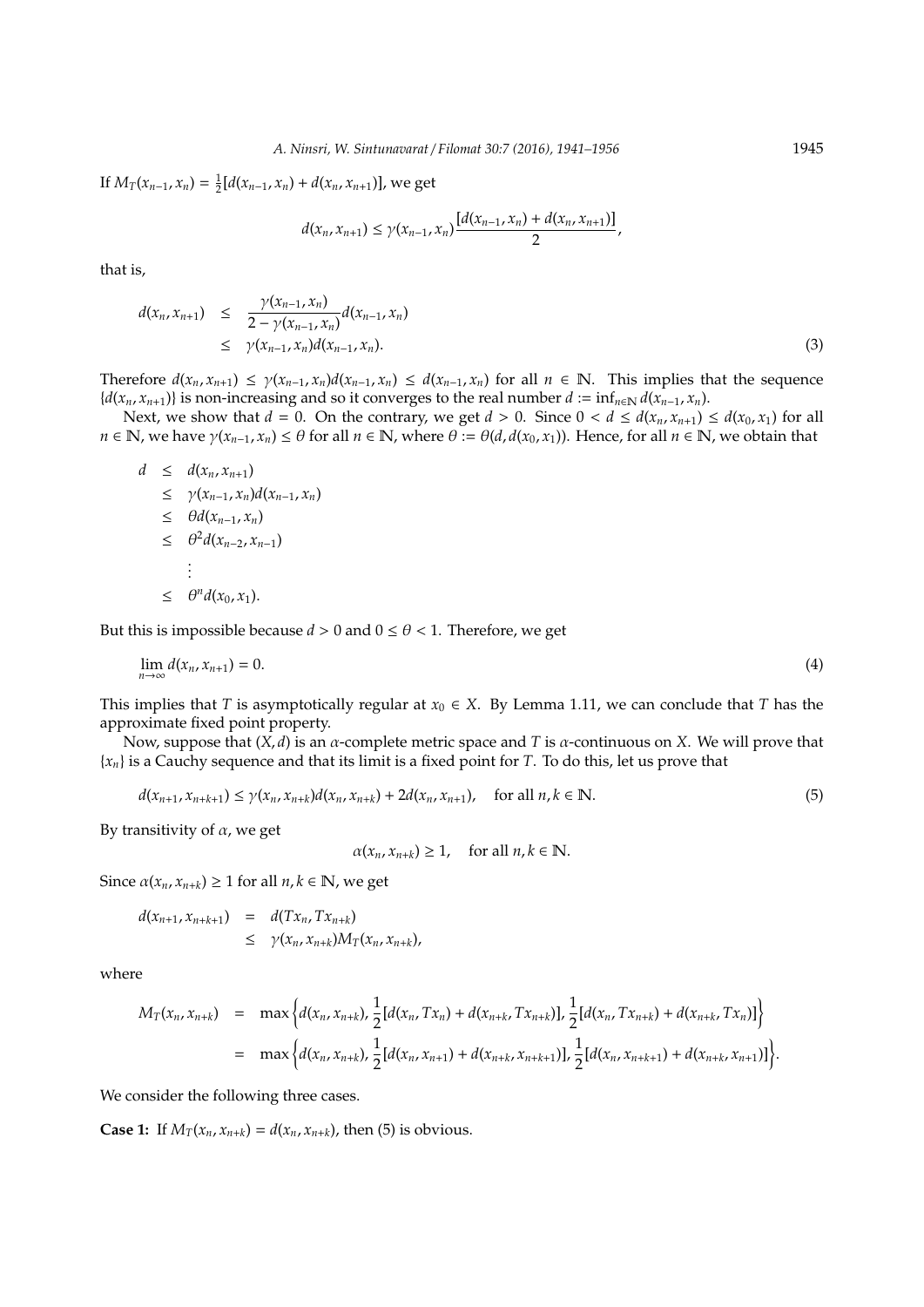**Case 2:** If  $M_T(x_n, x_{n+k}) = \frac{1}{2} [d(x_n, x_{n+1}) + d(x_{n+k}, x_{n+k+1})]$ , then

$$
d(x_{n+1},x_{n+k+1}) \leq \frac{\gamma(x_n,x_{n+k})}{2}[d(x_n,x_{n+1})+d(x_{n+k},x_{n+k+1})].
$$

Applying (3),

$$
d(x_{n+k}, x_{n+k+1}) \leq d(x_n, x_{n+1}).
$$

So,

$$
d(x_{n+1}, x_{n+k+1}) \leq \gamma(x_n, x_{n+k})d(x_n, x_{n+k}) + 2d(x_n, x_{n+1}).
$$

**Case 3:** If  $M_T(x_n, x_{n+k}) = \frac{1}{2} [d(x_n, x_{n+k+1}) + d(x_{n+k}, x_{n+1})]$ , then

$$
d(x_{n+1}, x_{n+k+1}) \leq \frac{\gamma(x_n, x_{n+k})}{2} [d(x_n, x_{n+k+1}) + d(x_{n+k}, x_{n+1})]
$$
  
 
$$
\leq \frac{\gamma(x_n, x_{n+k})}{2} [d(x_n, x_{n+1}) + d(x_{n+1}, x_{n+k+1}) + d(x_{n+k}, x_{n+1})].
$$

This implies that,

$$
\left(1-\frac{\gamma(x_n,x_{n+k})}{2}\right)d(x_{n+1},x_{n+k+1})\leq \frac{\gamma(x_n,x_{n+k})}{2}[d(x_n,x_{n+1})+d(x_{n+k},x_{n+1})],
$$

that is,

$$
d(x_{n+1}, x_{n+k+1}) \leq \frac{\gamma(x_n, x_{n+k})}{2 - \gamma(x_n, x_{n+k})} [d(x_{n+k}, x_{n+1}) + d(x_n, x_{n+1})]
$$
  
\n
$$
\leq \gamma(x_n, x_{n+k}) [d(x_{n+k}, x_{n+1}) + d(x_n, x_{n+1})]
$$
  
\n
$$
\leq \gamma(x_n, x_{n+k}) d(x_n, x_{n+k}) + 2d(x_n, x_{n+1}).
$$

To prove that { $x_n$ } is a Cauchy sequence, suppose that  $\epsilon > 0$  and use (4) to obtain  $N \in \mathbb{N}$  such that

$$
d(x_N, x_{N+1}) < \frac{1}{6} \left( 1 - \theta \left( \frac{\epsilon}{2}, \epsilon \right) \right) \cdot \epsilon. \tag{6}
$$

We will prove inductively that  $d(x_N, x_{N+k}) < \epsilon$  for all  $k \in \mathbb{N}$ . It is obvious for  $k = 1$ , and assuming  $d(x_N, x_{N+k}) < \epsilon$ , let us see that  $d(x_N, x_{N+k+1}) < \epsilon$ . Note that, using (5), we have that

$$
d(x_N, x_{N+k+1}) \le d(x_{N+1}, x_{N+k+1}) + d(x_N, x_{N+1})
$$
  
\n
$$
\le \gamma(x_N, x_{N+k})d(x_N, x_{N+k}) + 3d(x_N, x_{N+1}).
$$
\n(7)

Thus, if  $d(x_N, x_{N+k}) < \frac{\epsilon}{2}$ , it follows from (6) and (7) that

$$
d(x_N, x_{N+k+1}) \leq d(x_N, x_{N+k}) + 3d(x_n, x_{N+1})
$$
  

$$
< \frac{\epsilon}{2} + 3 \cdot \frac{1}{6} \left( 1 - \theta \left( \frac{\epsilon}{2}, \epsilon \right) \right) \cdot \epsilon
$$
  

$$
< \epsilon.
$$
 (8)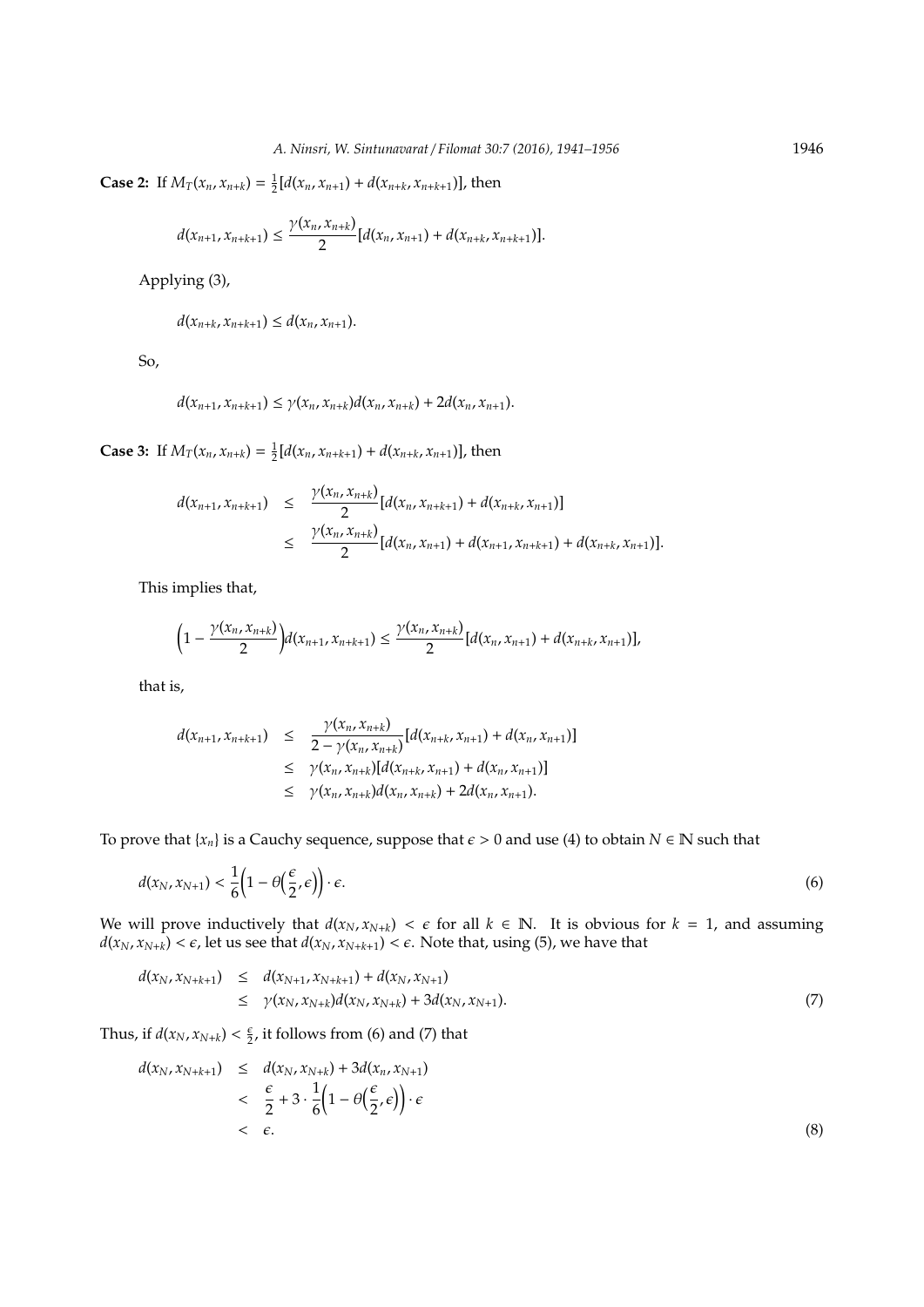In the other hand, if  $d(x_N, x_{N+k}) \ge \frac{\epsilon}{2}$ , applying the induction hypothesis, we have that  $\theta(x_N, x_{N+k}) \le \theta(\frac{\epsilon}{2}, \epsilon)$ . Then, from (6) and (7), we conclude that

$$
d(x_N, x_{N+k+1}) \leq \theta(x_N, x_{N+k})d(x_N, x_{N+k}) + 3d(x_N, x_{N+1})
$$
  

$$
< \theta\left(\frac{\epsilon}{2}, \epsilon\right) \cdot \epsilon + 3 \cdot \frac{1}{6} \left(1 - \theta\left(\frac{\epsilon}{2}, \epsilon\right)\right) \cdot \epsilon
$$
  

$$
\leq \epsilon.
$$
 (9)

From (8) and (9), we get {*xn*} is a Cauchy sequence in *X*. Since (*X*, *d*) is α-complete, we get {*xn*} is convergent, say to  $u \in X$ . By  $\alpha$ -continuity of *T*, we get

$$
u = \lim_{n \to \infty} x_{n+1}
$$
  
= 
$$
\lim_{n \to \infty} Tx_n
$$
  
= Tu.

Thus *T* has a fixed point. This completes the proof.  $\Box$ 

In the next theorem, we replace the α-continuity condition of the mapping *T* in Theorem 2.2 by using the following condition:

**Definition 2.3.** *Let*  $(X, d)$  *be a metric space,*  $\alpha : X \times X \to [0, \infty)$  *be a mapping and A be a subset of X. We say that A* satisfies condition  $(\star)$  *if*  $\{x_n\}$  *is sequence in A such that*  $x_n \to x$  *as*  $n \to \infty$  *for some*  $x \in \overline{A}$  *and*  $\alpha(x_n, x_{n+1}) \ge 1$ *for all*  $n \in \mathbb{N}$ *, then*  $\alpha(x_n, x) \geq 1$  *for all*  $n \in \mathbb{N}$ *.* 

**Theorem 2.4.** *Let*  $(X, d)$  *be a metric space*,  $\alpha : X \times X \to [0, \infty)$  *be a mapping and T be an*  $\alpha$ *-partial weakly Zamfirescu selfmap on X.* If *T* is α-admissible and there exists  $x_0$  ∈ *X* such that  $α(x_0, Tx_0) ≥ 1$ , then *T* has approximate fixed *point property.*

*Moreover, T has a fixed point provides that the following conditions hold:*

- (i) *X satisfies condition*  $(\star)$ *,*
- (ii) (*X*, *d*) *is* α*-complete metric space,*
- (iii) α *is transitive.*

*Proof.* Follows from the proof of Theorem 2.2, we can construct the sequence  ${x_n}$  in *X* such that  ${x_n} \rightarrow$ *u* as  $n \to \infty$  and  $\alpha(x_n, x_{n+1}) \ge 1$  for all  $n \in \mathbb{N}$ . By condition  $(\star)$ , we have  $\alpha(x_n, u) \ge 1$  for all  $n \in \mathbb{N}$ . From  $\alpha$ -partial weakly Zamfirescu contractive condition, we get

$$
d(Tx_n, Tu) \leq \gamma(x_n, u)M_T(x_n, u)
$$
  

$$
\leq M_T(x_n, u)
$$

for all  $n \in \mathbb{N}$  Now, we obtain that

$$
d(u, Tu) = \lim_{n \to \infty} d(x_{n+1}, Tu)
$$
  
\n
$$
= \lim_{n \to \infty} d(Tx_n, Tu)
$$
  
\n
$$
\leq \lim_{n \to \infty} M_T(x_n, u)
$$
  
\n
$$
= \lim_{n \to \infty} \max \{ d(x_n, u), \frac{1}{2} [d(x_n, Tx_n) + d(u, Tu)], \frac{1}{2} [d(x_n, Tu) + d(u, Tx_n)] \}
$$
  
\n
$$
= \lim_{n \to \infty} \max \{ d(x_n, u), \frac{1}{2} [d(x_n, x_{n+1}) + d(u, Tu)], \frac{1}{2} [d(x_n, Tu) + d(u, x_{n+1})] \}
$$
  
\n
$$
= \frac{1}{2} d(u, Tu).
$$

This implies that  $d(u, Tu) = 0$ , that is  $Tu = u$  and then *T* has a fixed point. This completes the proof.  $\Box$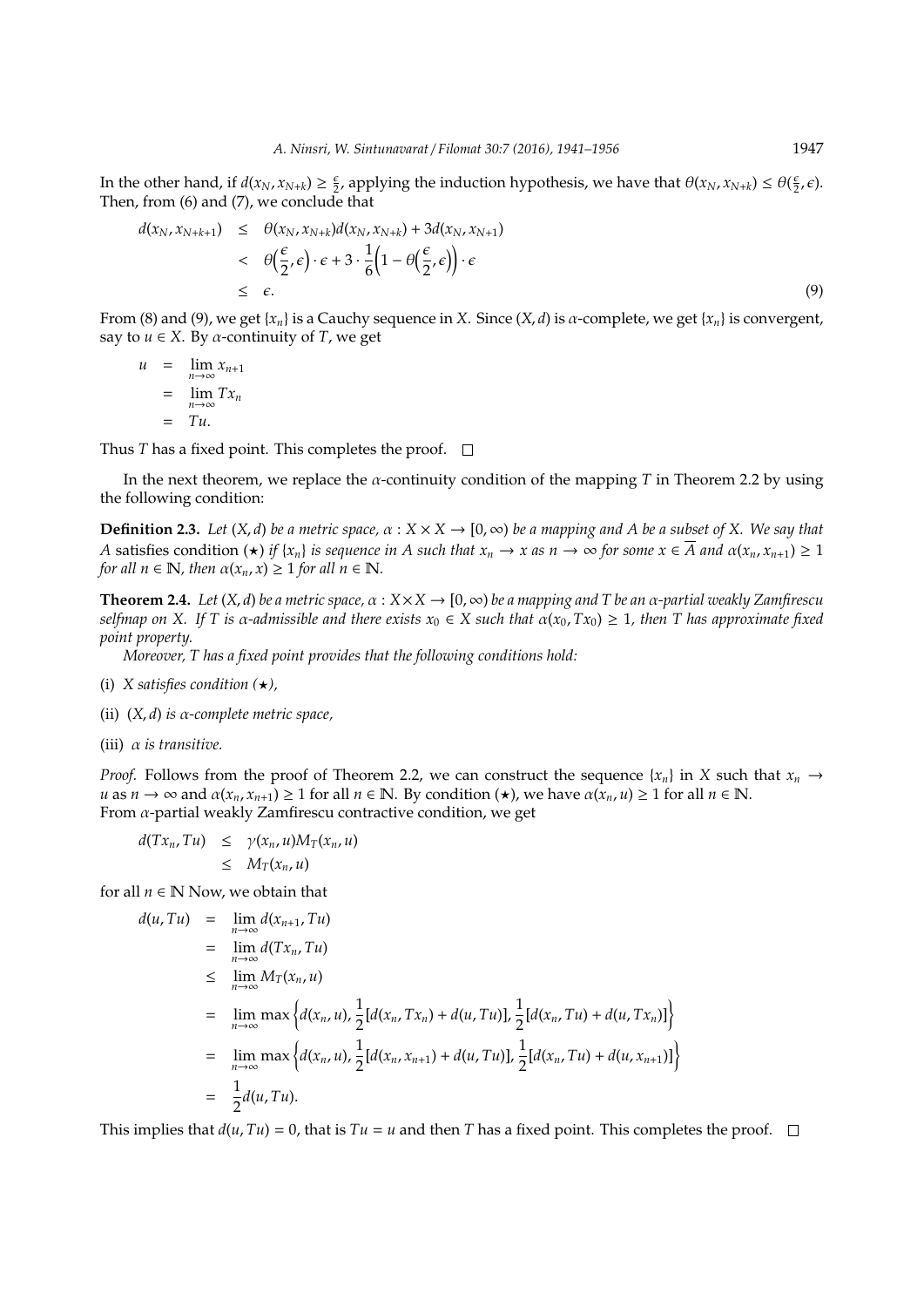**Corollary 2.5.** *Let*  $(X,d)$  *be a metric space,*  $\alpha : X \times X \to [0,\infty)$  *be a mapping and T be an*  $\alpha$ *-weakly Zamfirescu selfmap on X. Suppose that* T is  $\alpha$ -admissible and there exists  $x_0 \in X$  such that  $\alpha(x_0, Tx_0) \geq 1$ . Then T has the *approximate fixed point property.*

*Moreover, T has a fixed point provides that the following conditions hold:*

- (i) *T* is  $\alpha$ -continuous on *X* (or *X* satisfies condition  $(\star)$ ),
- (ii) (*X*, *d*) *is an* α*-complete metric space,*

(iii) α *is transitive.*

**Corollary 2.6.** *Let*  $(X, d)$  *be a metric space,*  $\alpha : X \times X \to [0, \infty)$  *be a mapping and*  $T : X \to X$  *satisfies the following condition:*

$$
[d(Tx, Ty) + \lambda]^{\alpha(x,y)} \le \gamma(x, y)M_T(x, y) + \lambda \quad \text{for all } x, y \in X,
$$
\n
$$
(10)
$$

where  $\lambda > 1$ ,  $M_T(x, y) = \max\left\{d(x, y), \frac{1}{2}[d(x, Tx) + d(y, Ty)], \frac{1}{2}[d(x, Ty) + d(y, Tx)]\right\}$  and  $\gamma : X \times X \to [0, 1]$  is *mapping with*

 $\theta(a, b) := \sup\{\gamma(x, y) : a \le d(x, y) \le b\} < 1$  *for all*  $0 < a \le b$ .

*Suppose that T* is  $\alpha$ -admissible and there exists  $x_0 \in X$  such that  $\alpha(x_0, Tx_0) \geq 1$ , then *T* has the approximate fixed *point property.*

*Moreover, T has a fixed point provides that the following conditions hold:*

- (i) *T* is  $\alpha$ -continuous on *X* (or *X* satisfies condition  $(\star)$ ),
- (ii) (*X*, *d*) *is* α*-complete metric space,*
- (iii) α *is transitive.*

**Corollary 2.7.** Let  $(X, d)$  be a metric space,  $\alpha : X \times X \to [0, \infty)$  be a mapping and  $T : X \to X$  satisfies the following *condition:*

$$
[\lambda - 1 + \alpha(x, y)]^{d(Tx, Ty)} \le \lambda^{\gamma(x, y)M_T(x, y)} \quad \text{for all } x, y \in X,
$$
\n
$$
(11)
$$

where  $\lambda > 1$ ,  $M_T(x, y) = \max\left\{d(x, y), \frac{1}{2}[d(x, Tx) + d(y, Ty)], \frac{1}{2}[d(x, Ty) + d(y, Tx)]\right\}$  and  $\gamma : X \times X \to [0, 1]$  is *mapping with*

 $\theta(a, b) := \sup\{\gamma(x, y) : a \le d(x, y) \le b\} < 1$  *for all*  $0 < a \le b$ .

*Suppose that T* is  $\alpha$ -admissible and there exists  $x_0 \in X$  such that  $\alpha(x_0, Tx_0) \geq 1$ , then *T* has the approximate fixed *point property.*

*Moreover, T has a fixed point provides that the following conditions hold:*

- (i) *T* is  $\alpha$ -continuous on *X* (or *X* satisfies condition  $(\star)$ ),
- (ii) (*X*, *d*) *is an* α*-complete metric space,*
- (iii) α *is transitive.*

**Remark 2.8.** *We can see that* α*-weakly Zamfirescu contractive condition and weakly Zamfirescu contractive condition are special cases of* α*-partial weakly Zamfirescu contractive condition. Moreover, concepts of* α*-completeness and* α*continuity are weaker that concepts of completeness and continuity. Therefore, Theorem 3.3 of Miandaragh et al. [13] and Proposition 26 and Theorem 28 of Ariza-Ruiza et al. [4] are consequently of Theorem 2.2 and Theorem 2.4.*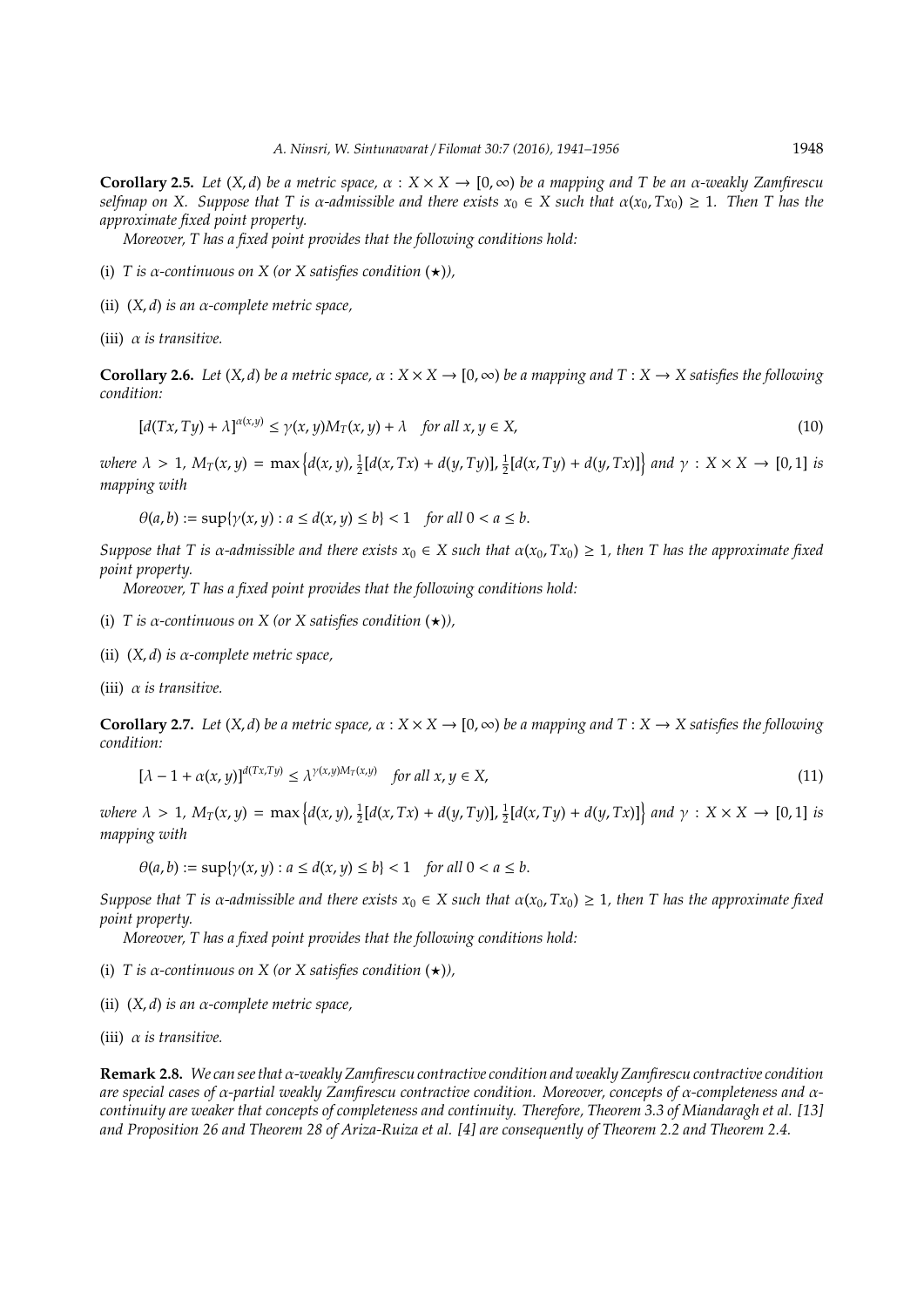#### *2.2. Approximate fixed point theorems in metric spaces endowed with an arbitrary binary relations*

In this subsection, we present approximate fixed point theorems in metric spaces endowed with an arbitrary binary relations. The following notions and definitions are needed.

Let  $(X, d)$  be a metric space and  $\mathcal R$  be a binary relation over X. Denote

 $S := \mathcal{R} \cup \mathcal{R}^{-1}.$ 

Clearly,

 $x, y \in X$ ,  $xSy \iff xRy$  or  $yRx$ .

It is easy to see that  $S$  is the symmetric relation attached to  $R$ .

**Definition 2.9.** *Let T be a self mapping on a nonempty set X and* R *be a binary relation over X. We say that T is* comparative mapping *if*

 $x, y \in X$ ,  $xSy \Longrightarrow (Tx)S(Ty)$ .

**Definition 2.10.** *Let* (*X*, *d*) *be a metric space and* R *be a binary relation over X. The metric space X is said to be* S-complete *if and only if every Cauchy sequence*  $\{x_n\}$  *in X with*  $x_nSx_{n+1}$  *for all*  $n \in \mathbb{N}$ *, converges in X.* 

**Definition 2.11.** *Let*  $(X, d)$  *be a metric space and* R *be a binary relation over* X. We say that  $T : X \rightarrow X$  *is an* S-continuous mapping *on* (*X*, *d*) *if for each sequence* {*xn*} *in X, we have*

 $x_n \to x$  *as*  $n \to \infty$  *for some*  $x \in X$  *and*  $x_n S x_{n+1}$  *for all*  $n \in \mathbb{N} \implies Tx_n \to Tx$  *as*  $n \to \infty$ *.* 

**Definition 2.12.** *Let* (*X*, *d*) *be a metric space and* R *be a binary relation over X. The space X has the* S-transitive *property if the following condition holds:*

$$
x, y, z \in X
$$
 with  $xSy$  and  $ySz \implies xSz$ .

**Definition 2.13.** *Let*  $(X, d)$  *be a metric space and*  $\mathcal{R}$  *be a binary relation over* X. The mapping  $T : X \to X$  *is called a* partial weakly Zamfirescu mapping with respect to S *if there exists a mapping*  $\gamma$  :  $X \times X \rightarrow [0, 1]$  *with* 

$$
\theta(a,b) := \sup\{\gamma(x,y) : a \le d(x,y) \le b\} < 1 \quad \text{for all } 0 < a \le b,
$$

*and it satisfies the following condition:*

for all 
$$
x, y \in X
$$
,  $xSy \implies d(Tx, Ty) \le \gamma(x, y)M_T(x, y)$ , 
$$
(12)
$$

where  $M_T(x, y) = \max \Big\{ d(x, y), \frac{1}{2}[d(x, Tx) + d(y, Ty)], \frac{1}{2}[d(x, Ty) + d(y, Tx)] \Big\}.$ 

**Theorem 2.14.** Let  $(X, d)$  be a metric space, R be a binary relation over X and  $T : X \rightarrow X$  be a partial weakly *Zamfirescu mapping with respect to* S. If T is comparative mapping and there exists  $x_0 \in X$  such that  $x_0$ ST $x_0$ , then *T has the approximate fixed point property.*

*Moreover, T has a fixed point provides that the following conditions hold:*

- (i) *T is* S*-continuous,*
- (ii) (*X*, *d*) *is* S*-complete metric space,*
- (iii) *X has the* S*-transitive property.*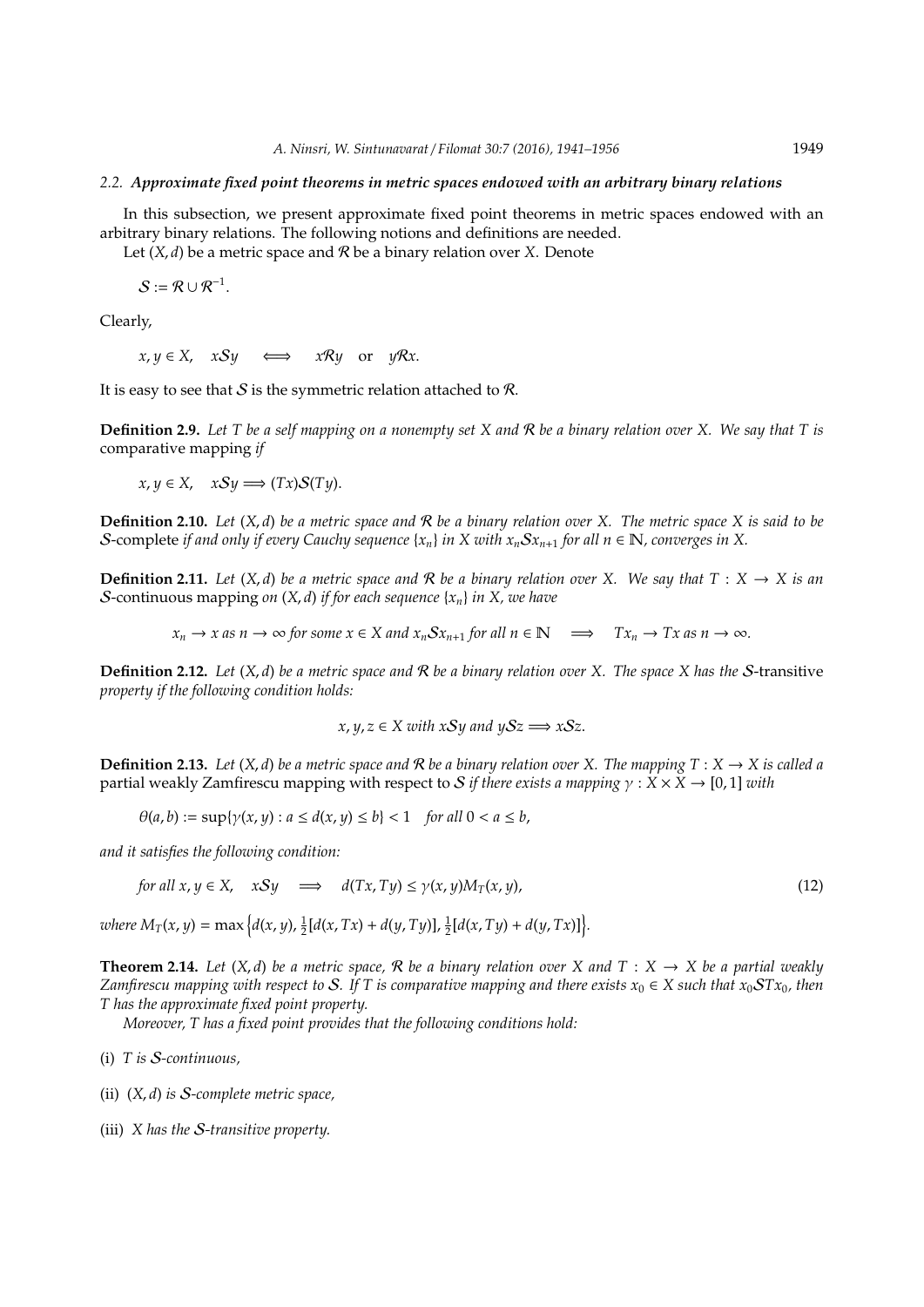*Proof.* Consider a mapping  $\alpha$  :  $X \times X \rightarrow [0, \infty)$  defined by

$$
\alpha(x, y) = \begin{cases} 1, & xSy, \\ 0, & \text{otherwise.} \end{cases}
$$
 (13)

From that there exists  $x_0 \in X$  such that  $x_0 STx_0$ , we get  $\alpha(x_0, Tx_0) = 1$ . It follows from *T* is comparative mapping that *T* is  $\alpha$ -admissible mapping. Since *T* is a partial weakly Zamfirescu mapping with respect to S, we have, for all  $x, y \in X$ , we get

$$
xSy \quad \Longrightarrow \quad d(Tx, Ty) \le \gamma(x, y)M_T(x, y), \tag{14}
$$

and thus

$$
\alpha(x, y) \ge 1 \quad \Longrightarrow \qquad d(Tx, Ty) \le \gamma(x, y)M_T(x, y).
$$

This implies that *T* is an α-partial weakly Zamfirescu mapping. Now all the hypotheses of Theorem 2.2 are satisfied. So *T* has the approximate fixed point property. Furthermore, S-continuity of *T*, the Scompleteness of *X* and the S-transitivity of *X* yield the existence of fixed point of *T*. This completes the proof.  $\square$ 

**Definition 2.15.** *Let*  $(X, d)$  *be a metric space and*  $\alpha : X \times X \to [0, \infty)$  *be a mapping. We say that* X satisfies condition  $(\star_{S})$  *if*  $\{x_{n}\}$  *is sequence in* X such that  $x_{n} \to x$  *as*  $n \to \infty$  for some  $x \in X$  and  $x_{n}Sx_{n+1}$  for all  $n \in \mathbb{N}$ , then  $x_nSx$  for all  $n \in \mathbb{N}$ .

**Theorem 2.16.** Let  $(X, d)$  be a metric space, R be a binary relation over X and  $T : X \rightarrow X$  be a partial weakly *Zamfirescu mapping with respect to* S. If T is comparative mapping and there exists  $x_0 \in X$  such that  $x_0STx_0$ , then *T has the approximate fixed point property.*

*Moreover, T has a fixed point provides that the following conditions hold:*

- (i) *X satisfies condition*  $(*_S)$ ,
- (ii) (*X*, *d*) *is* S*-complete metric space,*
- (iii) *X has the* S*-transitive property.*

*Proof.* The result follows from Theorem 2.4 by considering the mappings α given by (13) and by observing that condition  $(\star_S)$  implies condition  $(\star)$ .  $\Box$ 

#### *2.3. Approximate fixed point in metric space endowed with graph*

Throughout this section, let  $(X, d)$  be a metric space. A set  $\{(x, x) : x \in X\}$  is called a diagonal of the Cartesian product *X* × *X* and is denoted by ∆. Consider a graph *G* such that the set *V*(*G*) of its vertices coincides with *X* and the set *E*(*G*) of its edges contains all loops, i.e.,  $\Delta \subseteq E(G)$ . We assume *G* has no parallel edges, so we can identify *G* with the pair (*V*(*G*), *E*(*G*)). Moreover, we may treat *G* as a weighted graph by assigning to each edge the distance between its vertices.

In this subsection, we give the existence of approximate fixed point theorems on a metric space endowed with graph. Before presenting our results, we give the following notions and definitions.

**Definition 2.17.** *Let X be a nonempty set endowed with a graph G. We say that*  $T : X \rightarrow X$  preserve edge *if* 

for 
$$
x, y \in X
$$
,  $(x, y) \in E(G)$   $\implies$   $(Tx, Ty) \in E(G)$ .

**Definition 2.18.** *Let* (*X*, *d*) *be a metric space endowed with a graph G. The metric space X is said to be E*(*G*)-complete *if and only if every Cauchy sequence*  $\{x_n\}$  *in* X with  $(x_n, x_{n+1}) \in E(G)$  *for all n*  $\in \mathbb{N}$ *, converges in* X.

**Definition 2.19.** Let  $(X, d)$  be a metric space endowed with a graph G and  $T : X \to X$  be a mapping. We say that T *is an E*(*G*)-continuous mapping *on* (*X*, *d*) *if for each sequence* {*xn*} *in X with*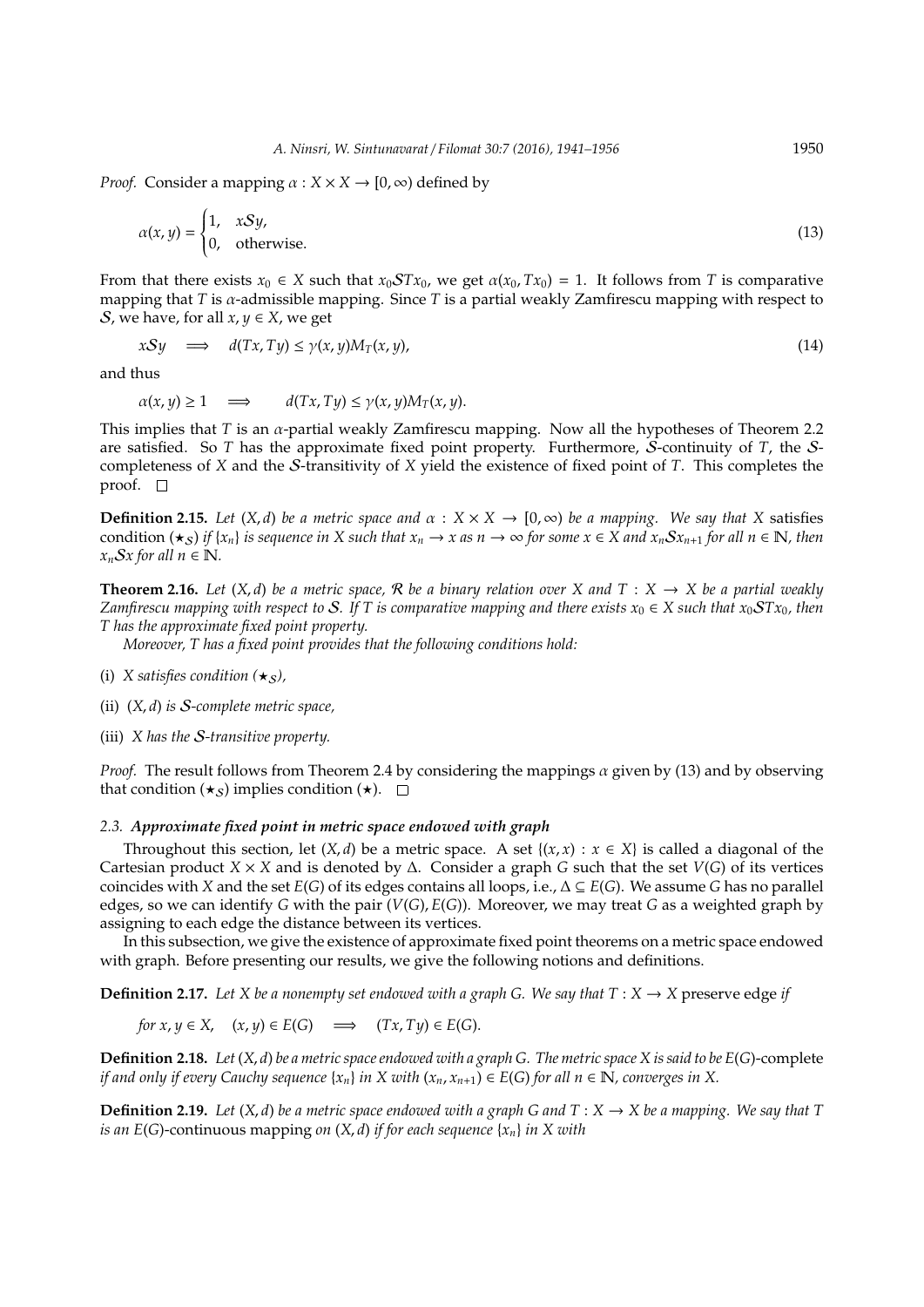$x_n \to x$  as  $n \to \infty$  for some  $x \in X$  and  $(x_n, x_{n+1}) \in E(G)$  for all  $n \in \mathbb{N} \implies Tx_n \to Tx$  as  $n \to \infty$ .

**Definition 2.20.** *Let* (*X*, *d*) *be a metric space endowed with a graph G. The space X has the E*(*G*)-transitive *property if the following condition holds:*

$$
x, y, z \in X
$$
 with  $(x, y) \in E(G)$  and  $(y, z) \in E(G) \Longrightarrow (x, z) \in E(G)$ .

**Remark 2.21.** *It is easy to see that if G is a connected graph, then X has a E*(*G*)*-transitive property.*

**Definition 2.22.** Let  $(X, d)$  be a metric space endowed with a graph G. The mapping  $T : X \to X$  is called a partial weakly Zamfirescu mapping with respect to *E*(*G*) *if there exists a mapping* γ : *X* × *X* → [0, 1] *with*

*for all*  $0 < a \le b$ ,  $\theta(a, b) := \sup\{\gamma(x, y) : a \le d(x, y) \le b\} < 1$ ,

*and it satisfies the following condition:*

for all 
$$
x, y \in X
$$
  $(x, y) \in E(G)$   $\implies d(Tx, Ty) \le \gamma(x, y)M_T(x, y),$  (15)

where  $M_T(x, y) = \max \Big\{ d(x, y), \frac{1}{2}[d(x, Tx) + d(y, Ty)], \frac{1}{2}[d(x, Ty) + d(y, Tx)] \Big\}.$ 

**Theorem 2.23.** Let  $(X, d)$  be a metric space endowed with a graph G and  $T : X \to X$  be a partial weakly Zamfirescu *mapping with respect to E(G). If T preserve edge and there exists*  $x_0 \in X$  such that  $(x_0, Tx_0) \in E(G)$ *, then T has the approximate fixed point property.*

*Moreover, T has a fixed point provides that the following conditions hold:*

(i) 
$$
T
$$
 is  $E(G)$ -continuous,

(ii) (*X*, *d*) *is E*(*G*)*-complete metric space,*

(iii) *X has E*(*G*)*-transitive property.*

*Proof.* Consider a mapping  $\alpha$  :  $X \times X \rightarrow [0, \infty)$  defined by

$$
\alpha(x, y) = \begin{cases} 1, & x, y \in E(G), \\ 0, & \text{otherwise.} \end{cases}
$$
 (16)

From that there exists  $x_0 \in X$  such that  $(x_0, Tx_0) \in E(G)$ , we get  $\alpha(x_0, Tx_0) = 1$ . It follows from *T* preserve edge that *T* is α-admissible mapping. Since *T* is a partial weakly Zamfirescu mapping with respect to *E*(*G*), we have, for all  $x, y \in X$ , we obtain that

$$
(x, y) \in E(G) \quad \Longrightarrow \quad d(Tx, Ty) \le \gamma(x, y) M_T(x, y) \tag{17}
$$

that is,

$$
\alpha(x, y) \ge 1 \quad \implies \quad d(Tx, Ty) \le \gamma(x, y)M_T(x, y). \tag{18}
$$

This implies that *T* is a α-partial weakly Zamfirescu selfmap on *X*. Now all the hypotheses of Theorem 2.2 are satisfied. So *T* has the approximate fixed point property. Furthermore, *E*(*G*)-continuity of *T*, the *E*(*G*)-completeness of *X* and *E*(*G*)-transitivity of *X* yield the existence of fixed point of *T*. This completes the proof.  $\square$ 

**Definition 2.24.** *Let*  $(X, d)$  *be a metric space and*  $\alpha : X \times X \rightarrow [0, \infty)$  *be a mapping. We say that* X satisfies condition  $(\star_{\mathcal{E}})$  *if*  $\{x_n\}$  *is sequence in* X such that  $x_n \to x$  *as n*  $\to \infty$  *for some*  $x \in X$  *and*  $(x_n, x_{n+1}) \in E(G)$  *for all*  $n \in \mathbb{N}$ , then  $(x_n, x) \in E(G)$  for all  $n \in \mathbb{N}$ .

**Theorem 2.25.** Let  $(X, d)$  be a metric space endowed with a graph G and  $T : X \to X$  be a partial weakly Zamfirescu *mapping with respect to E(G). If T is preserve edge and there exists*  $x_0 \in X$  such that  $(x_0, Tx_0) \in E(G)$ , then T has the *approximate fixed point property.*

*Moreover, T has a fixed point provides that the following conditions hold:*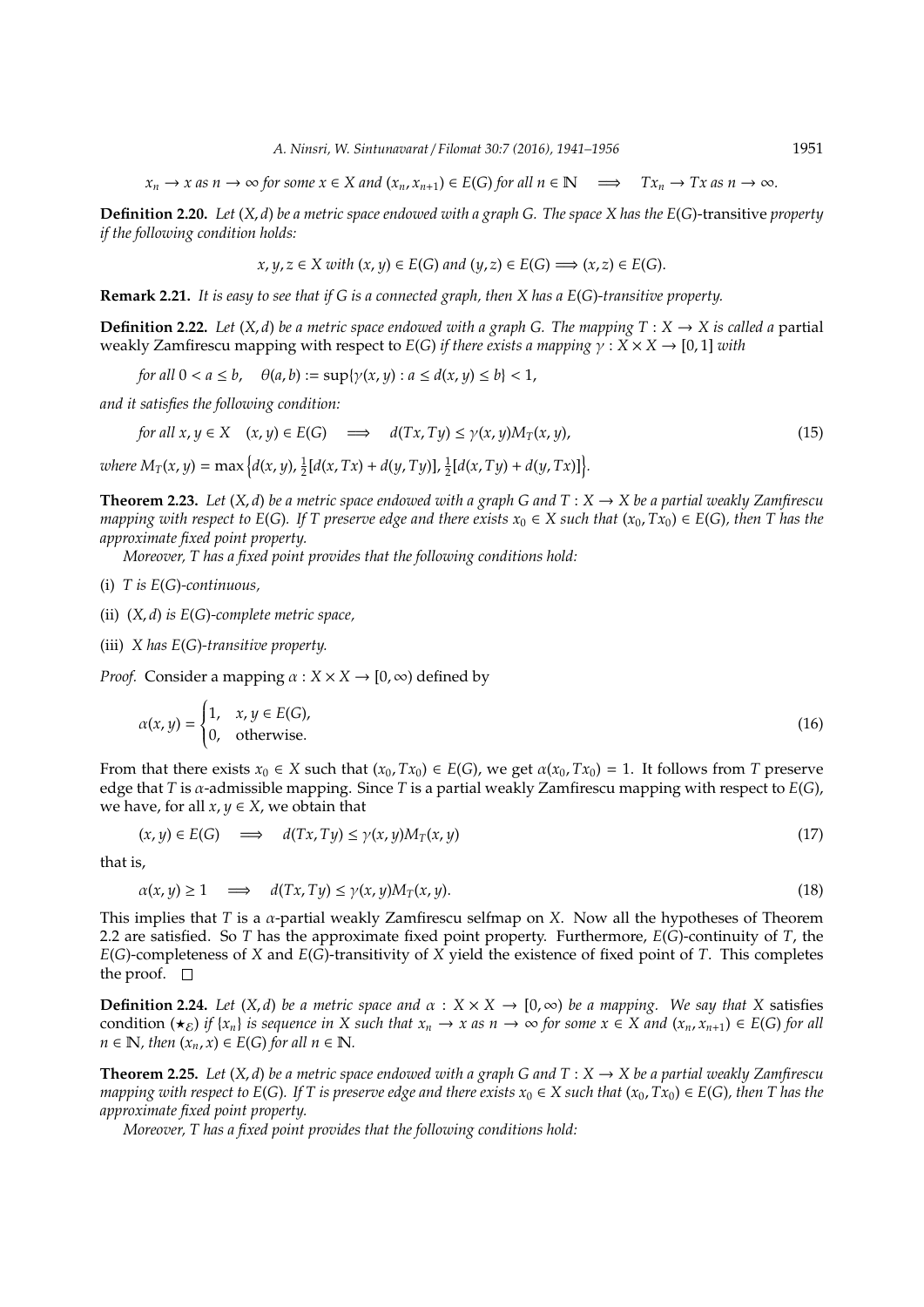- (i) *X satisfies condition*  $(\star_{\mathcal{E}})$ ,
- (ii) (*X*, *d*) *is E*(*G*)*-complete metric space,*
- (iii) *X has E*(*G*)*-transitive property.*

*Proof.* The result follows from Theorem 2.4 by considering the mappings  $\alpha$  given by (16) and by observing that condition  $(\star_{\mathcal{E}})$  implies condition  $(\star)$ .  $\Box$ 

From Remark 2.21, we get the following result on connected graph.

**Corollary 2.26.** *Let*  $(X, d)$  *be a metric space endowed with a graph G and*  $T : X \to X$  *be a partial weakly Zamfirescu mapping with respect to*  $E(G)$ *. If T* is preserve edge and there exists  $x_0 \in X$  such that  $(x_0, Tx_0) \in E(G)$ *, then T* has the *approximate fixed point property.*

*Moreover, T has a fixed point provides that the following conditions hold:*

- (i) *T* is  $E(G)$ -continuous (or *X* satisfies condition  $(\star_{\mathcal{E}})$ ),
- (ii) (*X*, *d*) *is E*(*G*)*-complete metric space,*
- (iii) *G is connected graph.*

## **3. Homotopy Invariance**

In this section, we will study the homotopy results for  $\alpha$ -partial weakly Zamfirescu mappings. By using Theorem 2.2, we obtain the following local results, which will be used in the homotopy result (Theorem 3.2).

**Theorem 3.1.** *Let*  $(X, d)$  *be a metric space,*  $\alpha : X \times X \to [0, \infty)$  *be a mapping,*  $x_0 \in X, r > 0$  *and*  $\overline{B(x_0, r)}$  *is*  $\alpha$ -complete. *Suppose that the following condition holds:*

- 1. *T* :  $\overline{B(x_0, r)} \to X$  is  $\alpha$ -continuous on  $\overline{B(x_0, r)}$  (or  $\overline{B(x_0, r)}$  satisfies condition  $(\star)$ ),
- 2. *there exists a mapping*  $\gamma$  :  $B(x_0, r) \times B(x_0, r) \rightarrow [0, 1]$  *with*

*for all*  $0 < a \le b$ ,  $\theta(a, b) := \sup\{\gamma(x, y) : a \le d(x, y) \le b\} < 1$ ,

*and it satisfies the following condition:*

for all 
$$
x, y \in \overline{B(x_0, r)}
$$
  $\alpha(x, y) \ge 1 \implies d(Tx, Ty) \le \gamma(x, y)M_T(x, y),$   
\nwhere  $M_T(x, y) = \max \{d(x, y), \frac{1}{2}[d(x, Tx) + d(y, Ty)], \frac{1}{2}[d(x, Ty) + d(y, Tx)]\},$  (19)

3. α *has transitive property.*

*If*  $\alpha(x_0, x) \geq 1$  *for all*  $x \in \overline{B(x_0, r)}$  *and* 

$$
d(x_0, Tx_0) < \frac{1}{3} \min \left\{ \frac{r}{2}, r \left[ 1 - \theta \left( \frac{r}{2}, r \right) \right] \right\},\
$$

*then T has a fixed point.*

*Proof.* By using Theorem 2.2 (or Theorem 2.4), it suffices to show that the closed ball  $\overline{B(x_0, r)}$  is invariant under *T*. Consider any  $x \in \overline{B(x_0, r)}$ , and obtain the relation

 $d(x_0, Tx) \leq d(x_0, Tx_0) + d(Tx_0, Tx).$ 

Since  $\alpha(x_0, x) \ge 1$  for all  $x \in \overline{B(x_0, r)}$ , we obtain that

 $d(x_0, Tx) \leq d(x_0, Tx_0) + \gamma(x_0, x)M_T(x_0, x)$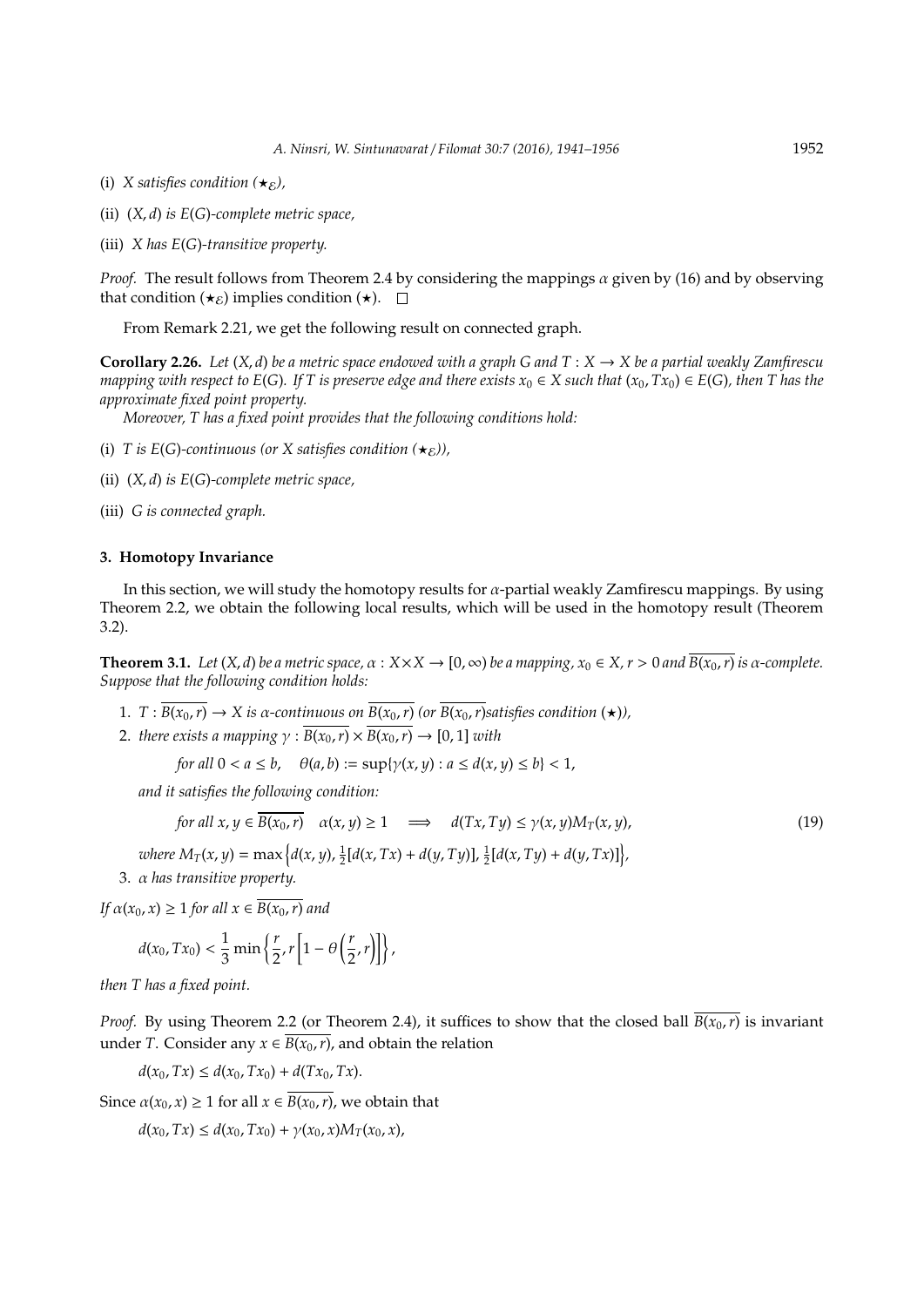where

$$
M_T(x_0, x) = \max \left\{ d(x_0, x), \frac{1}{2} [d(x_0, Tx_0) + d(x, Tx)], \frac{1}{2} [d(x_0, Tx) + d(x, Tx_0)] \right\}
$$

We now consider three cases.

**Case 1:** If  $M_T(x_0, x) = d(x_0, x)$ , then we have

$$
d(x_0, Tx) \leq d(x_0, Tx_0) + \gamma(x_0, x) d(x_0, x).
$$

**Case 2:** If  $M_T(x_0, x) = \frac{1}{2} [d(x_0, Tx_0) + d(x, Tx)]$ , then we have

$$
d(x_0, Tx) \leq d(x_0, Tx_0) + \frac{\gamma(x_0, x)}{2} [d(x_0, Tx_0) + d(x, Tx)]
$$
  
 
$$
\leq d(x_0, Tx_0) + \frac{\gamma(x_0, x)}{2} [d(x_0, Tx_0) + d(x, x_0) + d(x_0, Tx)],
$$

from which, having in mind that  $\gamma(x_0, x) \leq 1$ ,

$$
d(x_0, Tx) \le 3d(x_0, Tx_0) + \gamma(x_0, x)d(x_0, x).
$$

**Case 3:** If  $M_T(x_0, x) = \frac{1}{2} [d(x_0, Tx) + d(x, Tx_0)]$ , then we obtain that

$$
d(x_0, Tx) \leq d(x_0, Tx_0) + \frac{\gamma(x_0, x)}{2} [d(x_0, Tx) + d(x, Tx_0)]
$$
  
 
$$
\leq d(x_0, Tx_0) + \frac{\gamma(x_0, x)}{2} [d(x_0, Tx) + d(x, x_0) + d(x_0, Tx_0)],
$$

form which, having in mind that  $\gamma(x_0, x) \leq 1$ ,

 $d(x_0, Tx) \leq 3d(x_0, Tx_0) + \gamma(x_0, x)d(x_0, x).$ 

Therefore, in any case, we get

$$
d(x_0, Tx) \le 3d(x_0, Tx_0) + \gamma(x_0, x)d(x_0, x).
$$

To end the proof, obtain that  $d(x_0, Tx) \le r$  through the above inequality by considering two cases. If  $d(x_0, x) \le$  $\frac{r}{2}$ , then  $d(x_0, Tx) \le r$ . Otherwise, we have  $\frac{r}{2} \le d(x_0, x) \le r$  and hence  $\gamma(x_0, x) \le \theta(\frac{r}{2}, r)$ . Consequently, we get

$$
d(x_0, Tx) \le r \left[ 1 - \theta \left( \frac{r}{2}, r \right) \right] + r \theta \left( \frac{r}{2}, r \right) = r.
$$

This completes the proof.  $\square$ 

**Theorem 3.2.** *Let*  $(X, d)$  *be a metric space,*  $\alpha : X \times X \to [0, \infty)$  *be a mapping, U be a bounded open subset of X such that*  $\overline{U}$  *is*  $\alpha$ -complete, and  $H : \overline{U} \times [0,1] \rightarrow X$  satisfying the following properties:

*(P1)*  $H(x, \lambda) \neq x$  *for all*  $x \in \partial U$  *and*  $\lambda \in [0, 1]$ *;* 

*(P2) there exists*  $\gamma : \overline{U} \times \overline{U} \rightarrow [0, 1]$  *satisfying* 

$$
\theta(a, b) := \sup\{\gamma(x, y) : a \le d(x, y) \le b\} < 1 \quad \text{for all } 0 < a \le b,
$$

*such that, for all x,*  $y \in \overline{U}$  *and*  $\lambda \in [0, 1]$ *, we have the following condition holds:* 

$$
\alpha(x, y) \ge 1 \quad \implies \quad d(H(x, \lambda), H(y, \lambda)) \le \gamma(x, y) M_H^{\lambda}(x, y), \tag{20}
$$

*where*

$$
M_H^\lambda(x,y):=\max\left\{d(x,y),\frac12[d(x,H(x,\lambda))+d(y,H(y,\lambda))],\frac12[d(x,H(y,\lambda))+d(y,H(x,\lambda))]\right\};
$$

.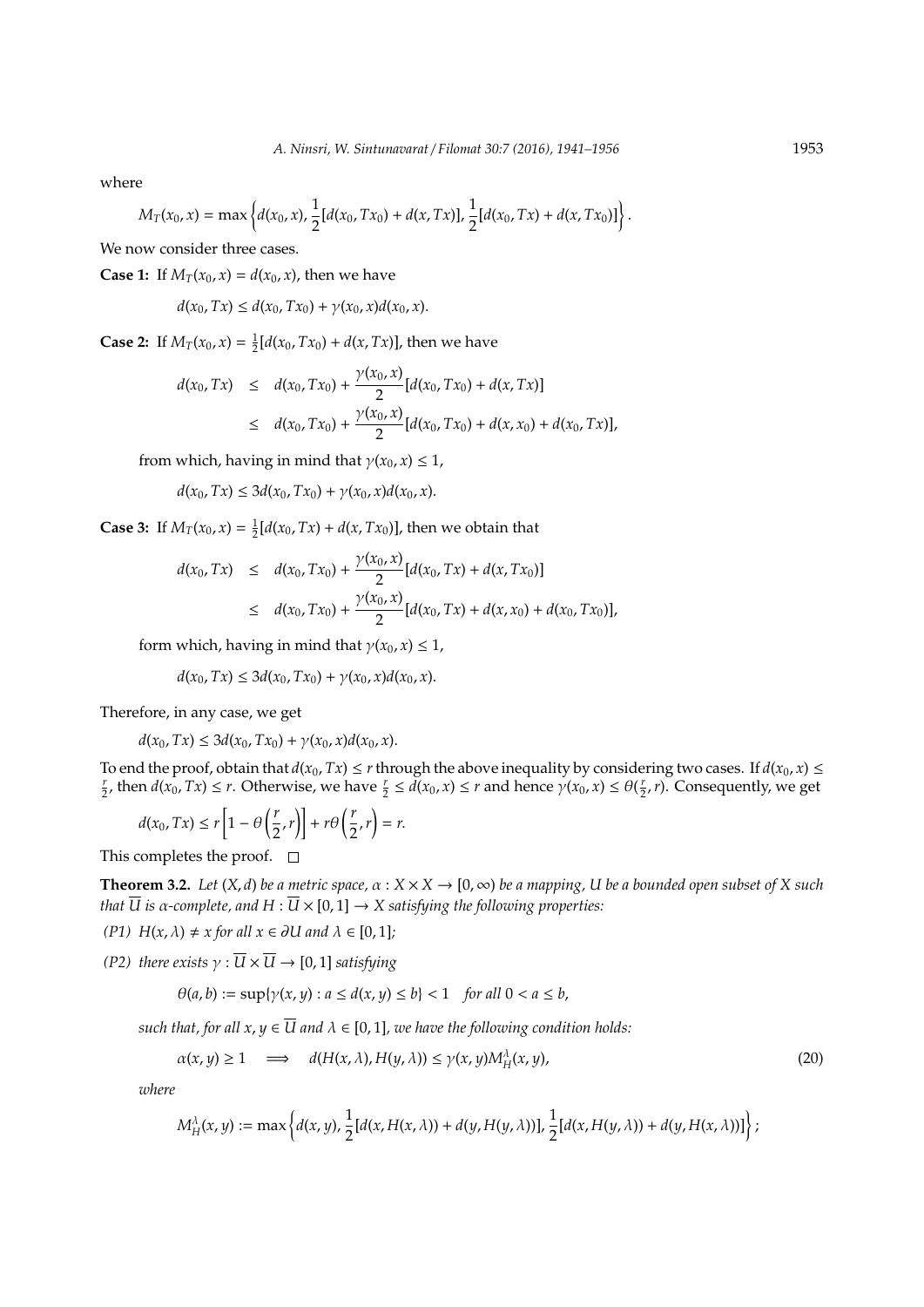*(P3) H*(*x*, λ) *is continuous in* λ*, uniformly for x* ∈ *U, that is, for any* > 0 *there exists* δ > 0 *such that*

$$
d(H(x,t),H(x,s))\leq \epsilon
$$

*for all*  $x \in \overline{U}$  *and*  $t, s \in [0, 1]$  *with*  $|t - s| < \delta$ *, where*  $\delta$  *is independent of*  $x$ *.* 

*(P4) If*  $x \in \overline{U}$  *such that*  $H(x, \lambda) = x$  *for some*  $\lambda \in [0, 1]$ *, then*  $\alpha(x, y) \ge 1$  *for all*  $y \in \overline{U}$ *.* 

- *(P5)*  $H(\cdot, \lambda)$  :  $\overline{U} \rightarrow X$  *is a*-continuous, where  $\lambda \in [0, 1]$ .
- *(P6)*  $\overline{U}$  satisfies condition  $(\star)$ *)*.
- *(P7)* α *is transitive.*

*If*  $H(\cdot, 0)$  *has a fixed point in U, then*  $H(\cdot, \lambda)$  *also has a fixed point in U for all*  $\lambda \in [0, 1]$ *.* 

*Proof.* Consider the nonempty set

$$
A = \{ \lambda \in [0,1] : H(x,\lambda) = x \text{ for some } x \in U \}.
$$

We just need to prove that  $A = [0, 1]$ , and for this it suffices to show that  $A$  is both closed and open in [0, 1]. We first prove that *A* is closed in [0, 1]. Suppose that  $\{\lambda_n\}$  is a sequence in *A* converging to  $\lambda \in [0,1]$ , and

let us show that  $\lambda \in A$ . By definition of A, there exists a sequence  $\{x_n\}$  in U with  $x_n = H(x_n, \lambda_n)$  for all  $n \in \mathbb{N}$ . We shall prove that  $\{x_n\}$  converges to a point  $x_0 \in U$  with  $H(x_0, \lambda) = x_0$  and thus  $\lambda \in A$ .

In the first place, we shall prove that, for all  $n, m \in \mathbb{N}$ ,

$$
d(x_n, x_m) \leq \gamma(x_n, x_m) d(x_n, x_m) + \left(1 + \frac{\gamma(x_n, x_m)}{2}\right) [d(H(x_m, \lambda_m), H(x_m, \lambda)) + d(H(x_n, \lambda_n)H(x_n, \lambda))]. \tag{21}
$$

From (P4), we get  $\alpha(x_n, x_m) \ge 1$  for all  $n, m \in \mathbb{N}$ . To prove (21), observe that, if  $n, m \in \mathbb{N}$ , we get

$$
d(x_n, x_m) = d(H(x_n, \lambda_n), H(x_m, \lambda_m))
$$
  
\n
$$
\leq d(H(x_n, \lambda_n), H(x_n, \lambda)) + d(H(x_n, \lambda), H(x_m, \lambda)) + d(H(x_m, \lambda), H(x_m, \lambda_m))
$$
  
\n
$$
\leq d(H(x_n, \lambda_n), H(x_n, \lambda)) + \gamma(x_n, x_m)M_H^{\lambda}(x_n, x_m) + d(H(x_m, \lambda), H(x_m, \lambda_m)),
$$

where

$$
M_H^{\lambda}(x_n,x_m)=\max\left\{d(x_n,x_m),\frac{1}{2}[d(x_n,H(x_n,\lambda))+d(x_m,H(x_m,\lambda))],\frac{1}{2}[d(x_n,H(x_m,\lambda))+d(x_m,H(x_n,\lambda))]\right\}.
$$

To continue with the above chain of inequalities, just consider the following three possibilities for  $M_H^{\lambda}(x_n,x_m)$ . **Case 1:** If  $M_H^{\lambda}(x_n, x_m) = d(x_n, x_m)$ , then (21) is obvious.

**Case 2:** If  $M_H^{\lambda}(x_n, x_m) = \frac{1}{2} [d(x_n, H(x_n, \lambda)) + d(x_m, H(x_m, \lambda))]$ , then we have

$$
d(x_n.x_m) \leq d(H(x_n,\lambda_n),H(x_n,\lambda)) + \frac{\gamma(x_n,x_m)}{2}[d(x_n,H(x_n,\lambda)) + d(x_m,H(x_m,\lambda))] + d(H(x_m,\lambda),H(x_m,\lambda_m))
$$
  
= 
$$
\left(1 + \frac{\gamma(x_n,x_m)}{2}\right)[d(H(x_m,\lambda_m),H(x_m,\lambda)) + d(H(x_n,\lambda_n),H(x_n,\lambda))].
$$

**Case 3:** If  $M_H^{\lambda}(x_n, x_m) = \frac{1}{2} [d(x_n, H(x_m, \lambda)) + d(x_m, H(x_n, \lambda))]$ , then we get

$$
d(x_n, x_m) \leq d(H(x_n, \lambda_n), H(x_n, \lambda)) + \frac{\gamma(x_n, x_m)}{2} [d(x_n, H(x_m, \lambda)) + d(x_m, H(x_n, \lambda))] + d(H(x_m, \lambda), H(x_m, \lambda_m))
$$
  
\n
$$
\leq d(H(x_n, \lambda_n), H(x_n, \lambda)) + \frac{\gamma(x_n, x_m)}{2} [2d(x_n, x_m) + d(H(x_m, \lambda_m), H(x_n, \lambda)) + d(H(x_n, \lambda_n), H(x_n, \lambda))]
$$
  
\n
$$
+ d(H(x_m, \lambda), H(x_m, \lambda_m))
$$
  
\n
$$
= \gamma(x_n, x_m) d(x_n, x_m) + \left(1 + \frac{\gamma(x_n, x_m)}{2}\right) [d(H(x_m, \lambda_m), H(x_m, \lambda)) + d(H(x_n, \lambda_n), H(x_n, \lambda))].
$$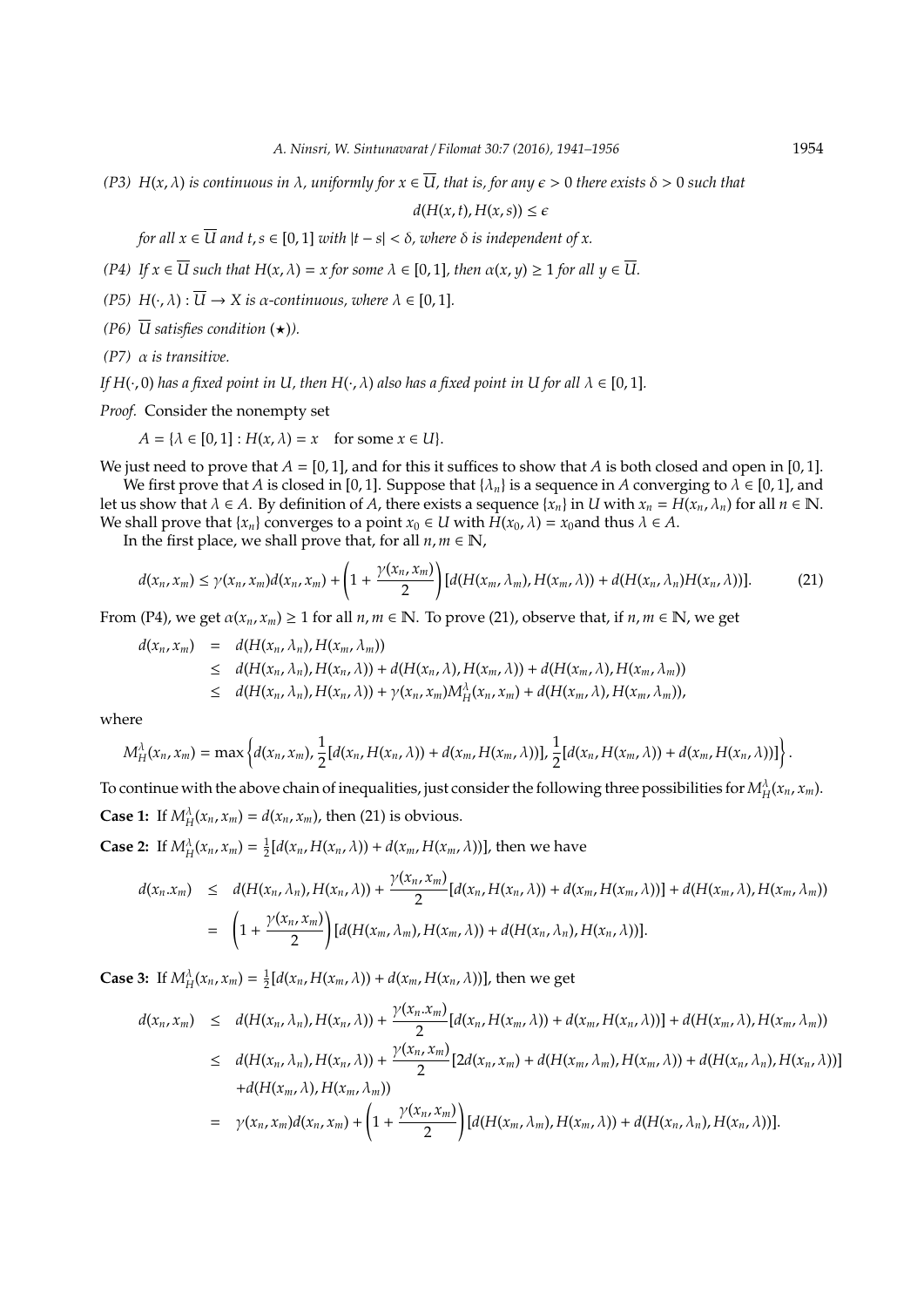Hence, (21) is proved.

Next we prove that  ${x_n}$  is a Cauchy sequence. Otherwise, there exist a positive constant  $\delta$  and two subsequences of  $\{x_n\}$ ,  $\{x_{n_k}\}\$  and  $\{x_{m_k}\}\$  such that  $d(x_{x_k}, x_{m_k}) \geq \delta$  for all  $k \in \mathbb{N}$ . Now let  $M := \text{diam } U$ . Consequently, we have  $\gamma(x_{n_k}, x_{m_k}) \leq \theta(\delta, M)$  and then (21) leads to

$$
d(x_{n_k},x_{m_k}) \leq \theta(\delta,M) d(x_{n_k},x_{m_k}) + \left(1+\frac{\theta(\delta,M)}{2}\right)[d(H(x_{m_k},\lambda_{m_k}),H(x_{m_k},\lambda)) + d(H(x_{n_k},\lambda_{n_k}),H(x_{n_k},\lambda))]
$$

and so

$$
\delta \le d(x_{n_k}, x_{m_k}) \le \frac{2 + \theta(\delta, M)}{2(1 - \theta(\delta, M))} [d(H(x_{m_k}, \lambda_{m_k}), H(x_{m_k}, \lambda)) + d(H(x_{n_k}, \lambda_{n_k}), H(x_{n_k}, \lambda))].
$$
\n(22)

Since, by (P3),  $d(H(x_{m_k}, \lambda_{m_k}), H(x_{m_k}, \lambda)) \to 0$  as  $k \to \infty$ , we reach a contradiction from (22). Hence,  $\{x_n\}$  is a Cauchy sequence. Write  $x_0 = \lim_{n \to \infty} x_n$  and let us see that  $x_0 \in U$  and also that  $x_0 = H(x_0, \lambda)$ . That  $x_0 = H(x_0, \lambda)$ is a consequence of the following relation:

$$
d(x_n, H(x_0, \lambda)) \leq d(x_n, H(x_n, \lambda)) + d(H(x_n, \lambda), H(x_0, \lambda))
$$
  
\n
$$
\leq d(H(x_n, \lambda_n), H(x_n, \lambda)) + \max \Big\{ d(x_n, x_0), \frac{1}{2} [d(x_0, H(x_0, \lambda)) + d(x_n, H(x_n, \lambda))],
$$
  
\n
$$
\frac{1}{2} [d(x_0, H(x_n, \lambda)) + d(x_0, H(x_0, \lambda))] \Big\}
$$
  
\n
$$
\leq d(H(x_n, \lambda_n), H(x_n, \lambda)) + \max \Big\{ d(x_n, x_0), \frac{1}{2} [d(x_0, H(x_0, \lambda)) + d(x_n, H(x_n, \lambda))],
$$
  
\n
$$
\frac{1}{2} [d(x_0, x_n) + d(H(x_n, \lambda_n), H(x_n, \lambda)) + d(x_n, H(x_0, \lambda))] \Big\},
$$

and that  $x_0 \in U$  is straightforward from (P1).

We now turn to prove that *A* is open [0, 1]. Suppose that  $\lambda_0 \in A$  and let us show that  $(\lambda_0 - \delta, \lambda_0 + \delta) \cap [0, 1] \subset$ *A*, for some  $\delta > 0$ . Since  $\lambda_0 \in A$ , there exists  $x_0 \in U$  with  $x_0 = H(x_0, \lambda_0)$ . Consider  $r > 0$  with  $\overline{B(x_0, r)} \subset U$ , and use (P3) to obtain  $\delta > 0$  such that

$$
d(H(x_0, \lambda_0), H(x_0, \lambda)) < \frac{1}{3} \min \left\{ \frac{r}{2}, r \left[ 1 - \theta \left( \frac{r}{2}, r \right) \right] \right\}
$$

for all  $\lambda \in (\lambda_0 - \lambda, \lambda_0 + \delta) \cap [0, 1]$ . This implies that

$$
d(x_0, H(x_0, \lambda)) = d(H(x_0, \lambda_0), H(x_0, \lambda))
$$
  

$$
< \frac{1}{3} \min \left\{ \frac{r}{2}, r \left[ 1 - \theta \left( \frac{r}{2}, r \right) \right] \right\}.
$$

for all  $\lambda \in (\lambda_0 - \lambda, \lambda_0 + \delta) \cap [0, 1]$ . By using Theorem 3.1, we get the mapping  $H(\cdot, \lambda) : \overline{B(x_0, r)} \to X$  has a fixed point. Therefore, for any  $\lambda \in (\lambda_0 - \lambda, \lambda_0 + \delta) \cap [0, 1]$  is also in *A*. This means that *A* is a open in [0, 1].

Consequently, we have *A* is both closed and open in [0, 1] and hence  $A = [0, 1]$ . This completes the proof.  $\square$ 

#### **Acknowledges**

The authors gratefully acknowledge the financial support provided by Thammasat University under the government budget 2015, Contract No. 014/2558